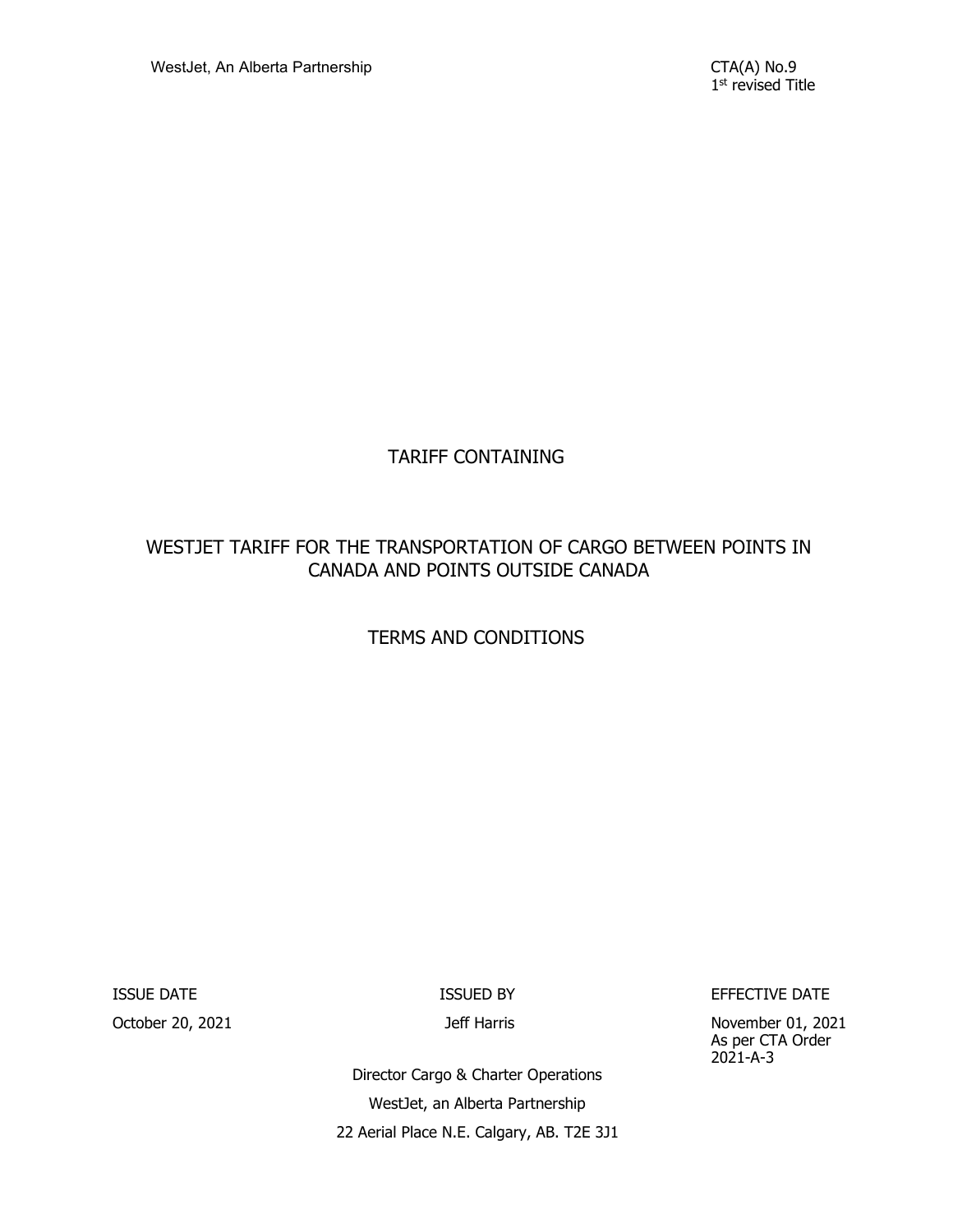#### **CHECK SHEET**

Original and revised pages as named below contain all changes from the original tariff, effective as of the date shown thereon:

| Page Number     | <b>Number of Revision</b> |
|-----------------|---------------------------|
| Title           | 1 <sup>st</sup> revised   |
| 1               | 7 <sup>TH</sup> revised   |
| $\overline{2}$  | 1 <sup>st</sup> revised   |
| $\overline{3}$  | 4 <sup>TH</sup> revised   |
| 4               | Original                  |
| $\overline{5}$  | 1 <sup>st</sup> revised   |
| $\overline{6}$  | $2nd$ revised             |
| 7               | 3rd revised               |
| $\overline{8}$  | Original                  |
| $\overline{9}$  | $2nd$ revised             |
| 10              | $1st$ revised             |
| 11              | $2nd$ revised             |
| $\overline{12}$ | Original                  |
| 13              | 2 <sup>nd</sup> revised   |
| $\overline{14}$ | $1st$ revised             |
| 15              | Original                  |
| $\overline{16}$ | 1 <sup>st</sup> revised   |
| 17              | 1 <sup>st</sup> revised   |
| $\overline{18}$ | Original                  |
| 19              | 2 <sup>nd</sup> revised   |
| 20              | 2 <sup>nd</sup> revised   |
| $\overline{21}$ | 1 <sup>st</sup> revised   |
| $\overline{22}$ | 2 <sup>nd</sup> revised   |
| 23              | $1st$ revised             |
| $\overline{24}$ | 3rd revised               |
| $\overline{25}$ | 1 <sup>st</sup> revised   |
| $\overline{26}$ | 2 <sup>nd</sup> revised   |
| $\overline{27}$ | $6th$ revised             |
| 28              | 1 <sup>st</sup> revised   |
| 29              | 1 <sup>st</sup> revised   |
| $\overline{30}$ | 1 <sup>st</sup> revised   |

ISSUE DATE April 28, 2022 EFFECTIVE DATE May 01, 2022 As per CTA Order 2021-A-3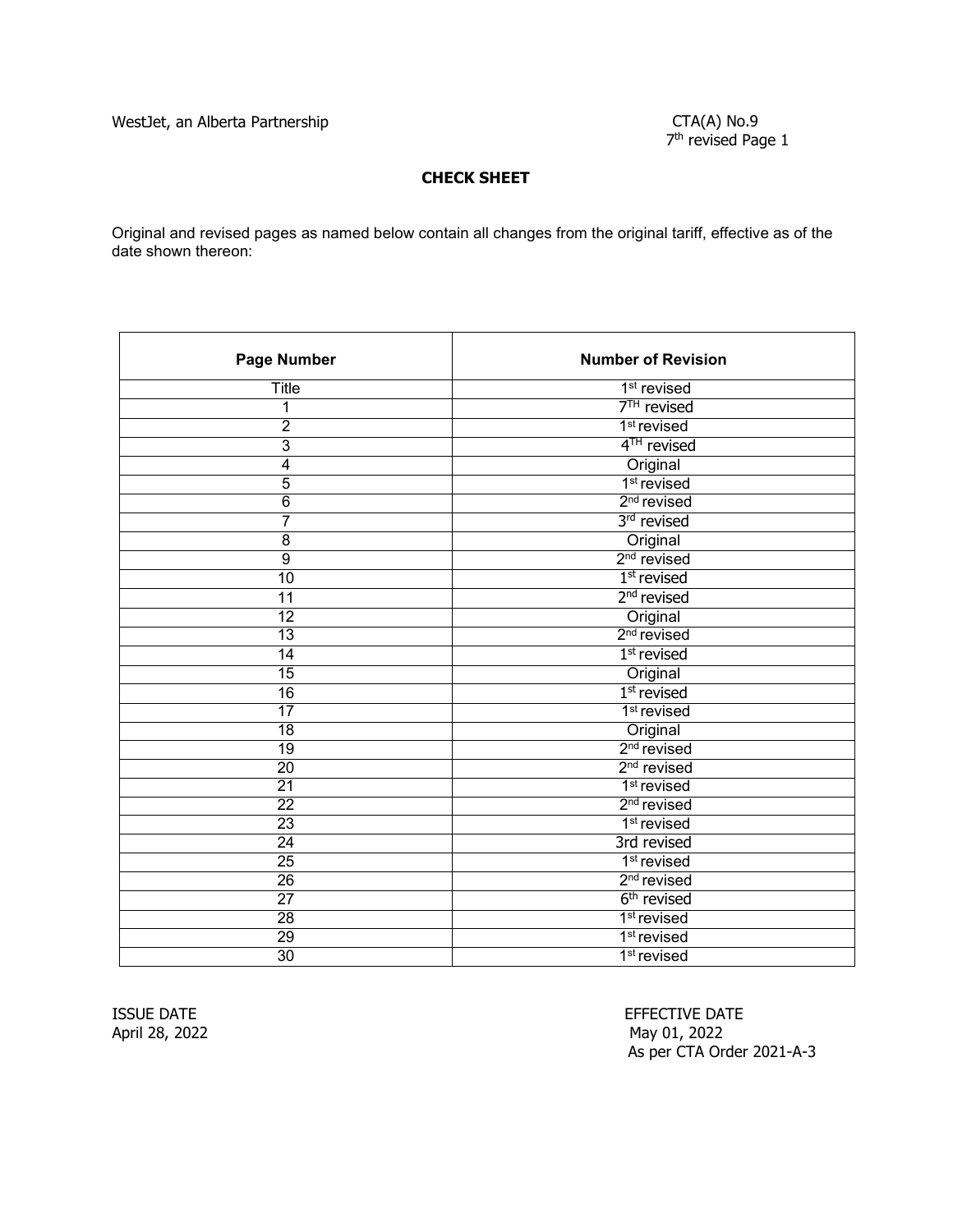#### **TARIFF FOR THE TRANSPORTATION OF CARGO BETWEEN POINTS IN CANADA AND POINTS OUTSIDE CANADA**

**CHECK SHEET Page 1**

#### **SECTION 1**

| <b>EXPLANATIONS OF ABBREVIATIONS, MARKS AND SYMBOLS</b> | Page 4 |
|---------------------------------------------------------|--------|
| <b>APPLICATION</b>                                      | Page 5 |
| <b>RULE 1 DEFINITIONS</b>                               | Page 6 |
| <b>RULE 2 GOVERNING TARIFFS</b>                         | Page 8 |
| <b>RULE 3 APPLICATION OF TARIFF</b>                     | Page 8 |

### **SECTION II - ACCEPTANCE OF SHIPMENTS**

| <b>RULE 4 DISPOSITION OF FRACTIONS</b>                     | Page 9         |
|------------------------------------------------------------|----------------|
| <b>RULE 5 COMPUTATION OF DAYS</b>                          | Page 9         |
| <b>RULE 6 DESCRIPTION OF SHIPMENTS</b>                     | Page 9         |
| <b>RULE 7 PACKING AND MARKING REQUIREMENTS</b>             | Page 10        |
| <b>RULE 8 AIR CARGO SECURITY</b>                           | Page 10        |
| <b>RULE 9 SHIPMENTS ACCEPTABLE</b>                         | Page 11        |
| <b>RULE 10 SHIPMENTS SUBJECT TO ADVANCED ARRANGEMENTS</b>  | Page 11        |
| <b>RULE 11 ACCEPTANCE OF ARTICLES OF EXTRODINARY VALUE</b> | Page 12        |
| <b>RULE 12 ACCEPTANCE AND CARRIAGE OF LIVE ANIMALS</b>     | Page 12        |
| <b>RULE 13 SHIPMENTS NOT ACCEPTABLE</b>                    | Page 14        |
| <b>RULE 14 QUALIFIED ACCEPTANCE OF SHIPMENTS</b>           | <b>Page 15</b> |

**SECTION III – TERMS OF TRANSPORTATION**

| <b>RULE 15 INSPECTION OF SHIPMENTS</b>                              | Page 17 |
|---------------------------------------------------------------------|---------|
| RULE 16 AIR WAYBILL AND SHIPPING DOCUMENTS                          | Page 18 |
| <b>RULE 17 COMPLIANCE WITH GOVERNMENT REQUIREMENTS</b>              | Page 18 |
| <b>RULE 18 RESTRICTED AND PROHIBITED GOODS IN UNIT LOAD DEVICES</b> | Page 19 |
| <b>RULE 19 EXCLUSIONS FROM LIABILITY</b>                            | Page 19 |
| <b>RULE 20 LIMIT OF LIABILITY</b>                                   | Page 19 |

ISSUE DATE<br>
July 31, 2018<br>  $\frac{1}{100}$  2018<br>  $\frac{1}{100}$  2018<br>
August 01, 2018 August 01, 2018 SP# 65201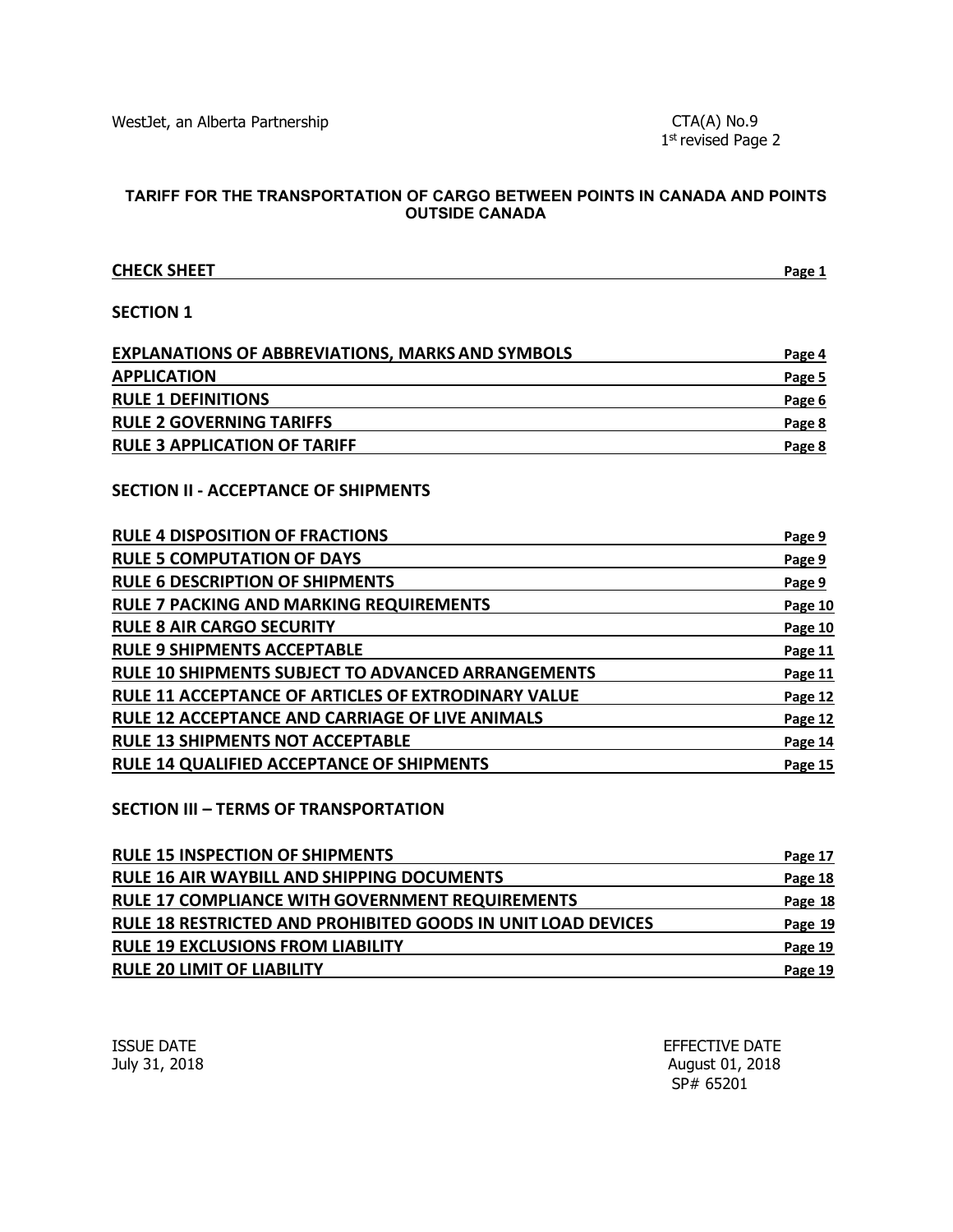| <b>RULE 21 INDEMNIFICATION</b>                     | Page 20 |
|----------------------------------------------------|---------|
| <b>RULE 22 LIABILITY FOR CHARGES</b>               | Page 20 |
| <b>RULE 23 CARRIERS LIEN</b>                       | Page 20 |
| <b>RULE 24 NOTICE AND DISPOSITION OF PROPERTY</b>  | Page 20 |
| <b>RULE 25 ROUTING AND RE-ROUTING</b>              | Page 21 |
| <b>RULE 26 SCHEDULES</b>                           | Page 21 |
| <b>RULE 27 AVAILABILITY OF EQUIPMENT AND SPACE</b> | Page 21 |

## **SECTION IV - TRANSPORTATION CHARGES**

| <b>RULE 28 APPLICABLE RATES AND CHARGES</b>           | Page 22        |
|-------------------------------------------------------|----------------|
| <b>RULE 29 CHARGES FOR WEIGHT</b>                     | Page 22        |
| <b>RULE 30 CHARGES FOR DECLARED VALUE</b>             | Page 23        |
| <b>RULE 31 CHARGES ON MIXED SHIPMENTS</b>             | Page 23        |
| <b>RULE 32 CHARGES PREPAID OR COLLECT</b>             | <b>Page 24</b> |
| <b>RULE 33 PAYMENT OF CHARGES</b>                     | Page 24        |
| <b>RULE 34 CLAIM PROCEDURE</b>                        | Page 25        |
| <b>RULE 35 LIMITATION OF ACTIONS</b>                  | Page 25        |
| <b>RULE 36 INTERLINE SHIPMENTS - RIGHTS OF ACTION</b> | Page 26        |
| <b>RULE 37 CARGO RATES MEX AND CARIBBEAN</b>          | Page 26        |
| <b>RULE 38 ADDITIONAL FEES</b>                        | Page 27        |
| <b>Page Intentionally Left Blank</b>                  | Page 28        |
| <b>Page Intentionally Left Blank</b>                  | Page 29        |
| <b>Page Intentionally Left Blank</b>                  | Page 30        |
|                                                       |                |

ISSUE DATE February 17, 2020 EFFECTIVE DATE February 17, 2020 SP# 72118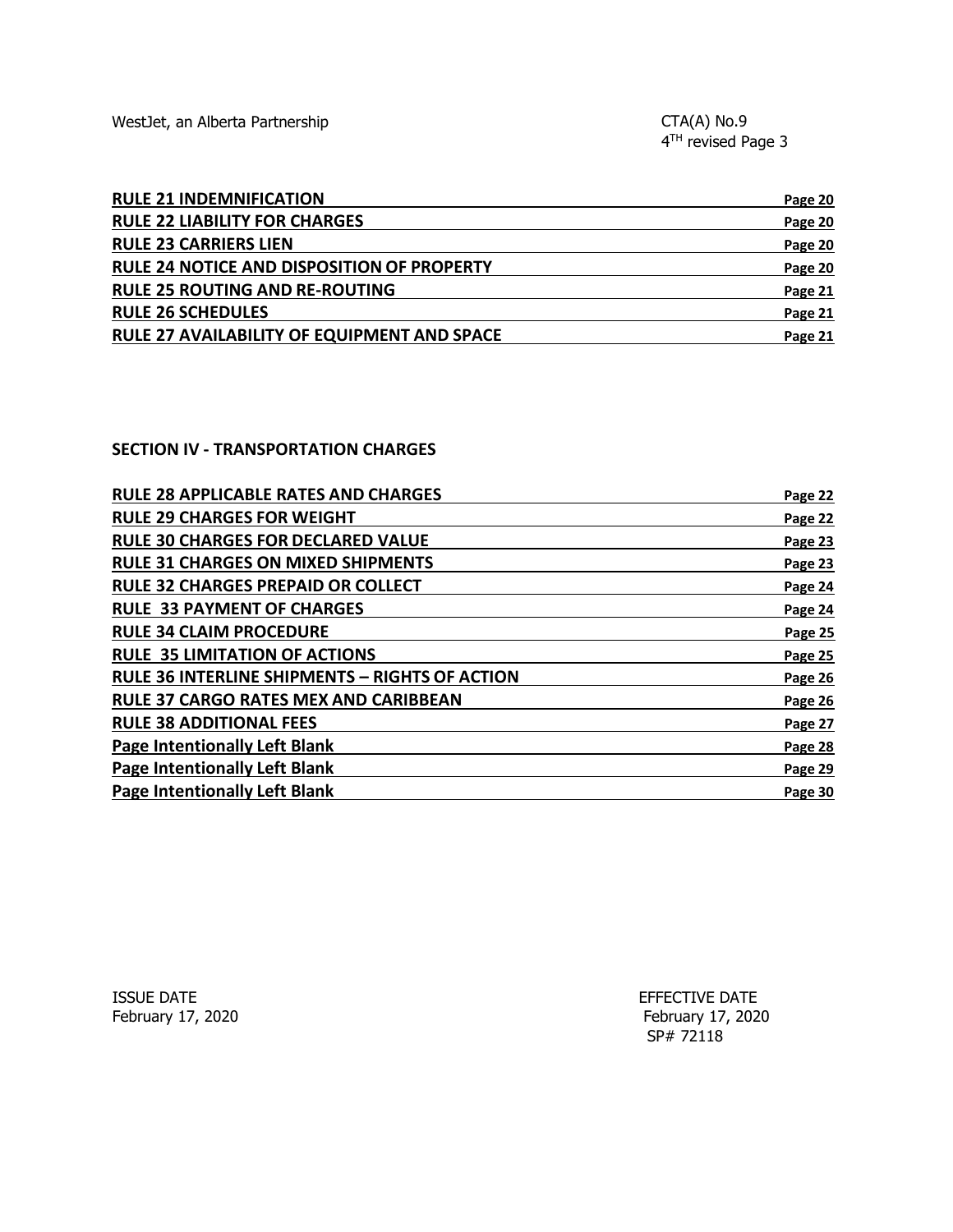#### **EXPLANATION OF ABBREVIATIONS, REFENCE MARKS AND SYMBOLS**

- **CTA (A) Canadian Transportation Agency**
- **IATA International Air Transport Association**

| Cont'd                    | <b>Continued</b>                                                                                                                                                                                         |
|---------------------------|----------------------------------------------------------------------------------------------------------------------------------------------------------------------------------------------------------|
| No.                       | <b>Number</b>                                                                                                                                                                                            |
| $\mathsf{c}_{\mathsf{m}}$ | <b>Centimeter</b>                                                                                                                                                                                        |
| Kg                        | Kilogram                                                                                                                                                                                                 |
| \$                        | Dollar(s)                                                                                                                                                                                                |
| (R)                       | <b>Denotes reductions</b>                                                                                                                                                                                |
| (A)                       | <b>Denotes increases</b>                                                                                                                                                                                 |
| (C)                       | Denotes changes which result in neither increases or reductions                                                                                                                                          |
| (X)                       | <b>Denotes cancellation</b>                                                                                                                                                                              |
| (N)                       | <b>Denotes addition</b>                                                                                                                                                                                  |
| <b>CAD</b>                | Canadian                                                                                                                                                                                                 |
| <b>SDR</b>                | Special Drawing Right serves as the unit of account of the International Monetary<br>Fund and some other international organizations. Its value is based on a basket of<br>key international currencies. |

March 10, 2017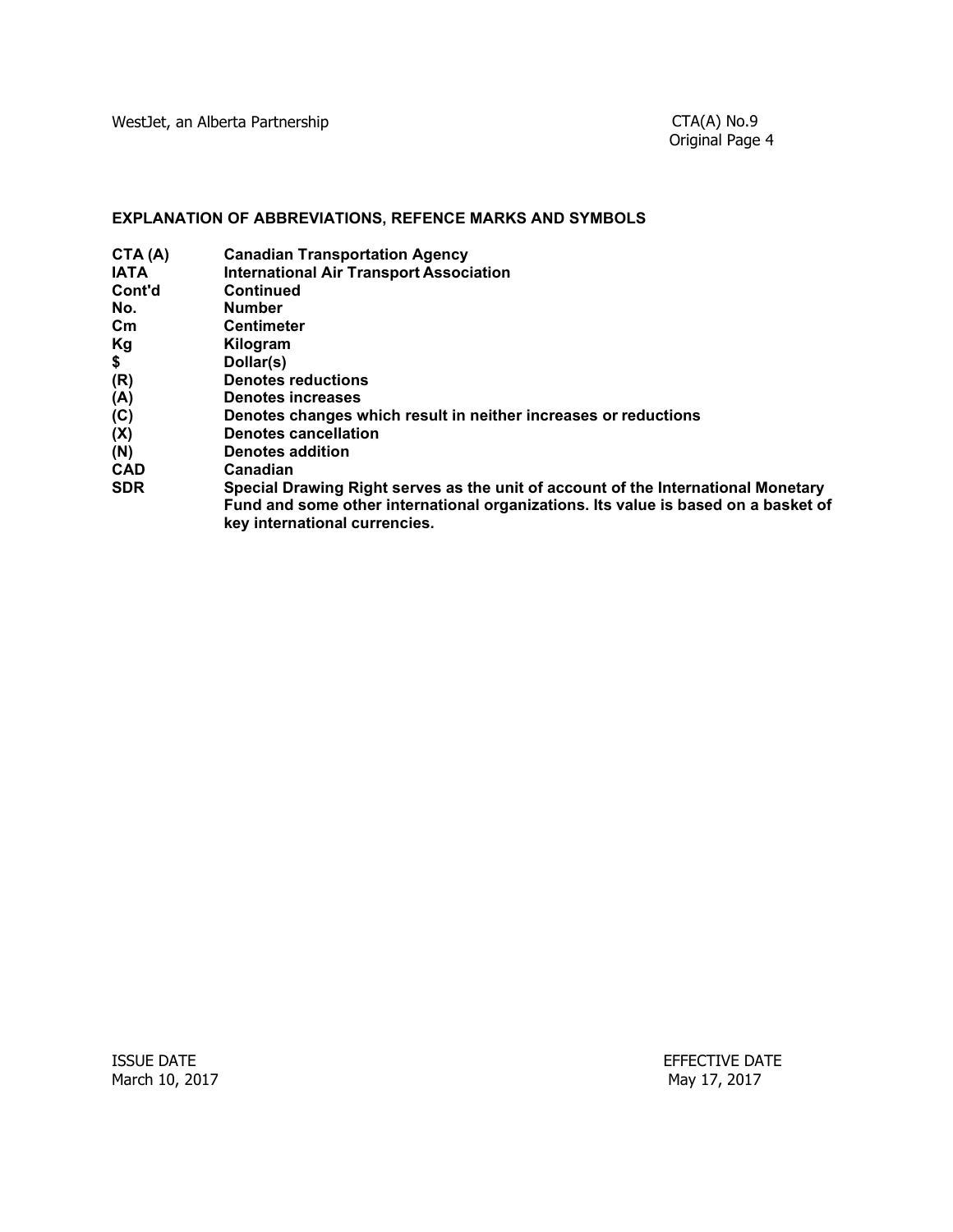1st revised Page 5

#### **APPLICATION**

The rules, regulations, and charges published in this tariff apply only to the carriage of Shipments (as defined below) through the Carrier (as defined below). In the event that Shipments are carried by another air carrier or surface carrier on behalf of WestJet, such other air carrier or surface carrier's tariff shall govern the carriage of such Shipments.

Except as otherwise expressly provided in this tariff, all Shipments are acceptable for carriage only when Shipper and Consignee comply in all respects with any applicable rules and regulations of this tariff, and all laws, ordinances, and other governmental rules and regulations governing the carriage of such shipments.

No agent, servant, or representative of Carrier has authority to alter, modify, or waive any provision of this tariff unless authorized in writing by corporate officers of the Carrier.

In the event any provision of this tariff or the application thereof to any person or circumstance is held invalid, all remaining provisions and their applicability to any person or circumstance shall not be affected thereby.

It is mutually agreed that the shipment described herein is accepted on the date hereof in apparent good order (except as noted) for carriage as specified herein, subject to governing rates, rules and classifications stated in the most recent official Airline Freight Rate Tariff of Carrier, said rates, rules and classifications are available for inspection by the parties hereto and are hereby incorporated into and made part of this contract.

WestJet offers General Air Cargo. This product is flight specific, airport to airport (cargo terminal) product offered on domestic services within Canada, Transborder, International and charter services. Shipments may be booked on flight specific routings based on aircraft capacity and weight uplift. Corporate loading priorities will be adhered to at the time of aircraft loading. This product is non-refundable. This service commitment guideline is based on freight being available at the destination airport within 48 hours from the original booked departure time, subject to schedule availability, irregular operations, force majeure etc.

ISSUE DATE EFFECTIVE DATE

October 01, 2019 SP# 70029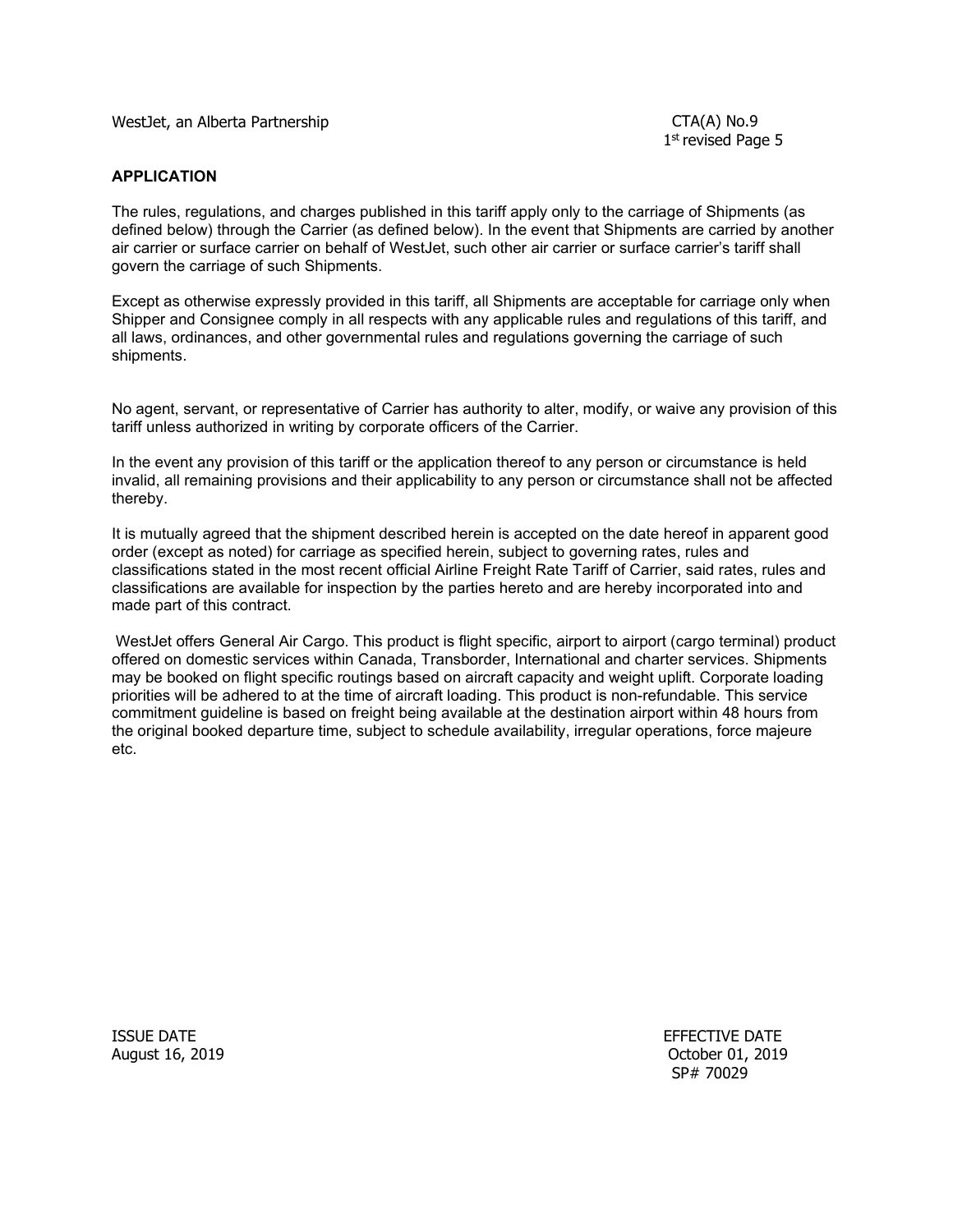# 2<sup>nd</sup> revised Page 6

## **SECTION 1**

## **RULE 1 DEFINITIONS**

In this agreement, terms and expressions defined in the description of the parties and in the body hereof shall have those meanings when used herein, and:

**Advance Arrangement** - shall mean that Shipper shall contact WestJet prior to tender of a Shipment in order to enable Shipper and WestJet to establish the time and place of tender, and to enable Shipper and/or WestJet to make special arrangements for the Shipment, if necessary.

**Air waybill** - shall mean an air waybill or other shipping document that accompanies goods shipped by an international courier to provide detailed information about the shipment and allow it to be tracked.

**Air Freight** - shall mean cargo service provided on a space available basis, airport-to-airport. Although the Carrier will attempt to carry Shipments on the next available flight, AIR FREIGHT is not a flightspecific cargo service.

**Articles of Extraordinary Value** - shall mean any of the following articles or commodities: antiques, art works, bonds, deeds, evidences of debt, negotiable securities, promissory notes, stamps (postage or revenue), stock certificates and similar valuables, bills of exchange, bullion, currency, furs, fur clothing, fur trimmed clothing, gems (cut or uncut), gold bullion (coined or uncoined), jewelry (other than costume jewelry), money, platinum, precious metals, silver bullion (coined or uncoined) and similar articles or commodities.

**Canada** - means the ten provinces of Canada, the Yukon Territory, the Districts and Islands comprising the Northwest Territories of Canada and Nunavut.

**Cargo** – means any goods, except baggage, that can be transported by Commercial Air Services.

**CargoVision** – means the cargo reservation application used by the Carrier.

**Carriage of Goods on Passenger Charters –**means goods carried for hire or reward in the bellyhold of an aircraft used for a passenger charter provided that:

- a. part of the bellyhold of the aircraft is not required for use pursuant to one or more passenger charter contracts;
- b. carriage is between the points served for the purpose of embarking or disembarking passenger traffic;
- c. carriage is pursuant to one or more charter contracts any of which may be for only part of the bellyhold; and
- d. the CTA has issued a permit or is deemed to have issued a permit to the air carrier forthe operation of the charter

**Carrier** - shall mean WestJet, its officers, directors, employees, agents, representatives and servants acting within the scope of their employment.

**COMAT** – shall mean any WestJet materials shipped between any WestJet locations including but not limited to aircraft parts, aircraft supplies, sales and marketing material, durable and consumable goods.

ISSUE DATE August 16, 2019 EFFECTIVE DATE October 01, 2019 SP# 70029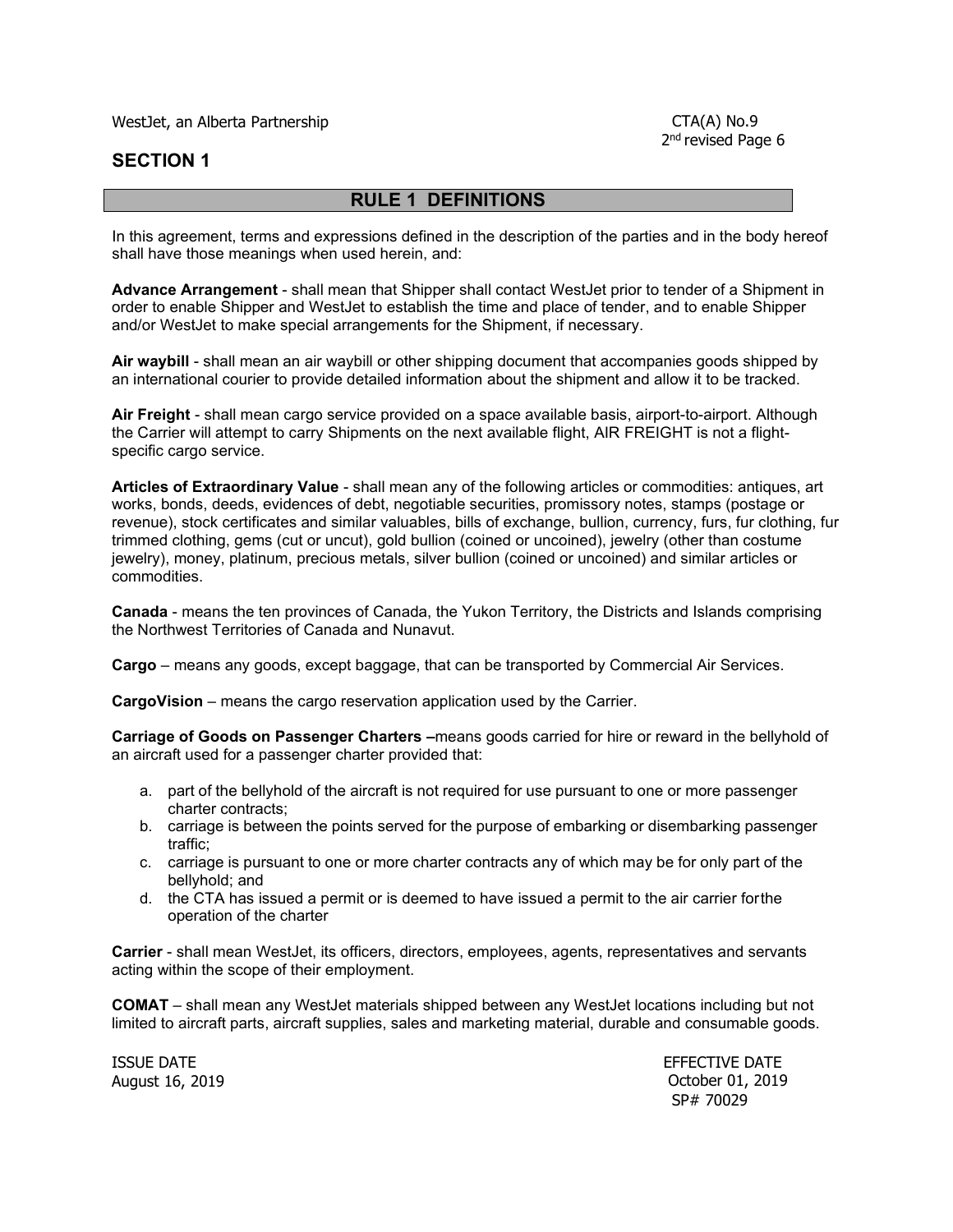3rd revised Page 7

**Computation of Days**\* - in computing time in days, full calendar days shall be used, including Sundays and Legal Holidays except when in the computation of days, the last day falls on a Sunday or Legal Holiday, in which event the next following calendar day (other than a Sunday or Legal Holiday) shall be included.

\*Subject to local contracted warehouse agents hours of operation. Contact the local agent for specific hours. See agent list appendix A.

**Consignee** – shall mean the person or company whose name appears on the air waybill as the party to whom the shipment is to be delivered by the carrier.

**Dangerous Goods –** shall mean articles or substances which are capable of posing a risk to health, safety, property or the environment.

**Gross Weight** – shall mean the actual or volume weight whichever is greater, of the shipment or container plus contents.

**Interline Shipment** - means a shipment routed via two or more successive carriers participating in this tariff.

**Legal/Statutory Holiday** - shall mean any Canadian general, national, provincial or local legal holiday.

**Live Animals** - shall mean all mammals (other than humans), dogs, cats, birds, crustacean, insects, reptiles, worms and amphibians.

**Maximum Weight** - shall mean the maximum weight of any single piece contained in a shipment (excluding seafood shipments) shall not exceed 300 pounds.

**Montreal Convention** - means the Convention for the Unification of Certain Rules Relating to International Carriage by Air, signed at Montreal, May 28, 1999.

**Net Weight** - means the total gross weight of a container less the tare weight of the container and load spreading materials.

**Perishable Shipments** - shall mean those Shipments that are subject to decay and/or deterioration while in Carrier's custody. Perishable Shipments shall include, but not be limited to, meat, fowl, game, live fish, flowers, diagnostic specimens, or plants.

**Road Feeder Service (RFS)** - shall mean service offered by an authorized representative of WestJet authorized to accept and transport its carried goods to and from a city to which Carrier does not fly aircraft.

**Seafood Shipments** – shall mean those Shipments that contain seafood that is subject to decay and/or deterioration while in the Carrier's custody.

ISSUE DATE October 20, 2021 EFFECTIVE DATE November 01, 2021 Order 2021-A-3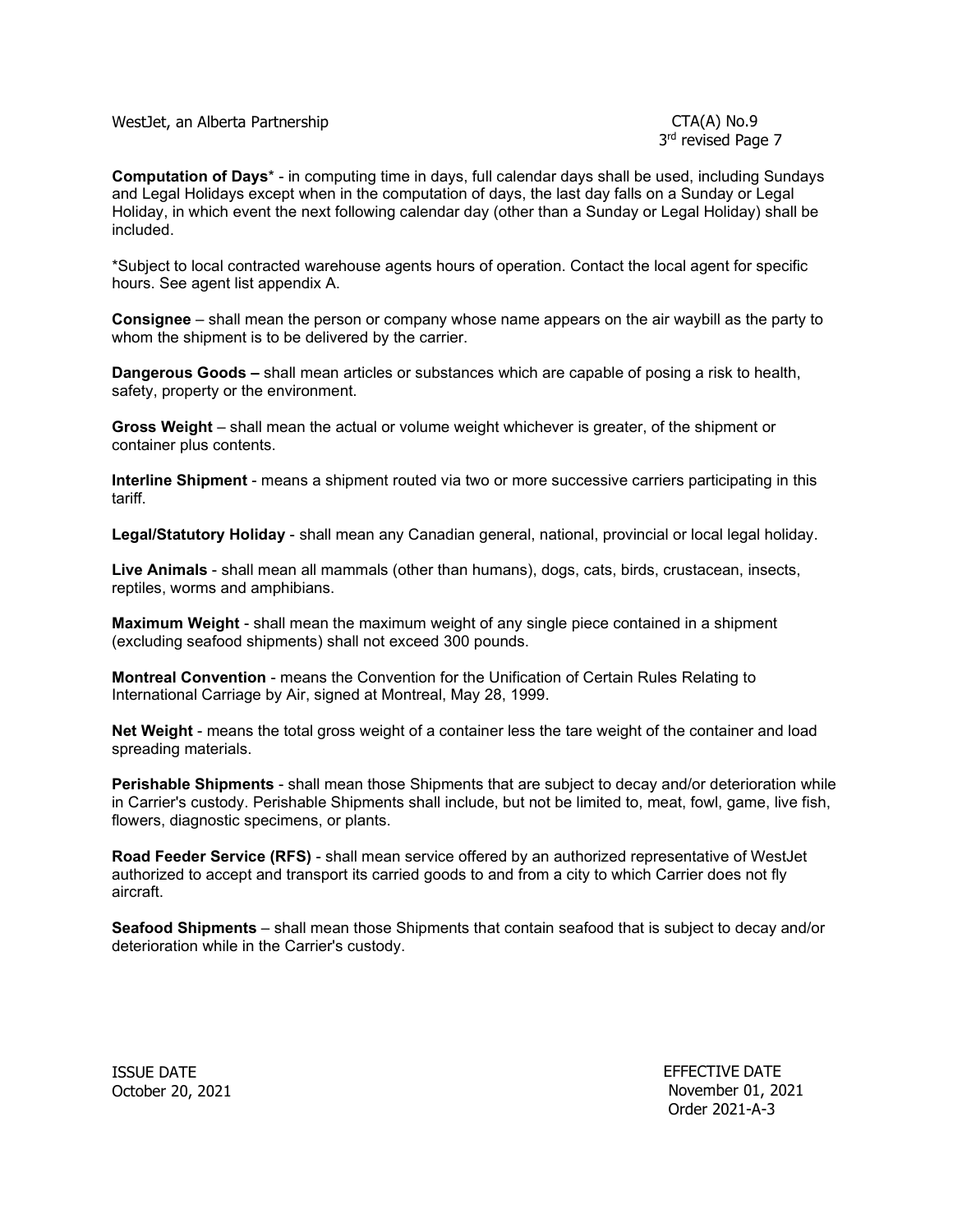# Original Page 8

**Shipment** - shall mean a single consignment of one or more pieces, from one Shipper at one time at one address, receipted for in one lot and moving on one Air waybill, to one Consignee at one destination airport.

**Shipper/Consignor** - shall mean the entity (including but not limited to individuals and corporations) whose name appears on the Air waybill as the entity contracting with the Carrier for the carriage of the Shipment.

**Tender** - shall mean when a Shipper presents a properly labeled and packaged Shipment to the Carrier for acceptance after the Air waybill has been completed.

**Unit Load Device or ULD -** shall include aircraft pallets, igloos and containers with or without integral pallets.

**Warsaw Convention** - means the Convention for the *Unification of Certain Rules Relating to International Carriage by Air*, signed at Warsaw, October 12, 1929, as amended, but not including the Montreal Convention as defined above.

## **RULE 2 GOVERNING TARIFFS**

This tariff is governed, except as otherwise provided herein, by the following tariffs or regulations and by supplements to and successive issues of said publications:

- IATA Dangerous Goods Regulations, reissues thereof and amendments thereto, issuedby International Air Transport Association, Montreal, Quebec.
- IATA Live Animal Regulations.

#### **RULE 3 APPLICATION OF TARIFF**

- a. The airport to airport rates for cargo carriage set out in this tariff shall be applicable unless otherwise negotiated with the carrier.
- b. The tariff shall constitute the terms and conditions of carriage, rates, rules and practices upon which the carrier furnishes or agrees to furnish cargo carriage to all destinations to the same extent as though the provisions hereof were included in the conditions of contract and expressly agreed to by the shipper and by all persons to whom such services are provided.
- c. Except as noted above, the provisions of this tariff shall be deemed to be incorporated into and be a part of each and every air waybill entered into by the carrier for the carriage of cargo to all destinations to any and all persons to whom such carriage is provided by the carrier.
- d. In the event of any conflict between the provisions of this tariff and the provisions of any air waybill, the provisions of this tariff shall prevail.
- e. The provisions of this tariff in effect (by virtue of the effective date of each tariff page) on the date of signing the air waybill shall govern such carriage of cargo.

ISSUE DATE March 10, 2017 EFFECTIVE DATE May 17, 2017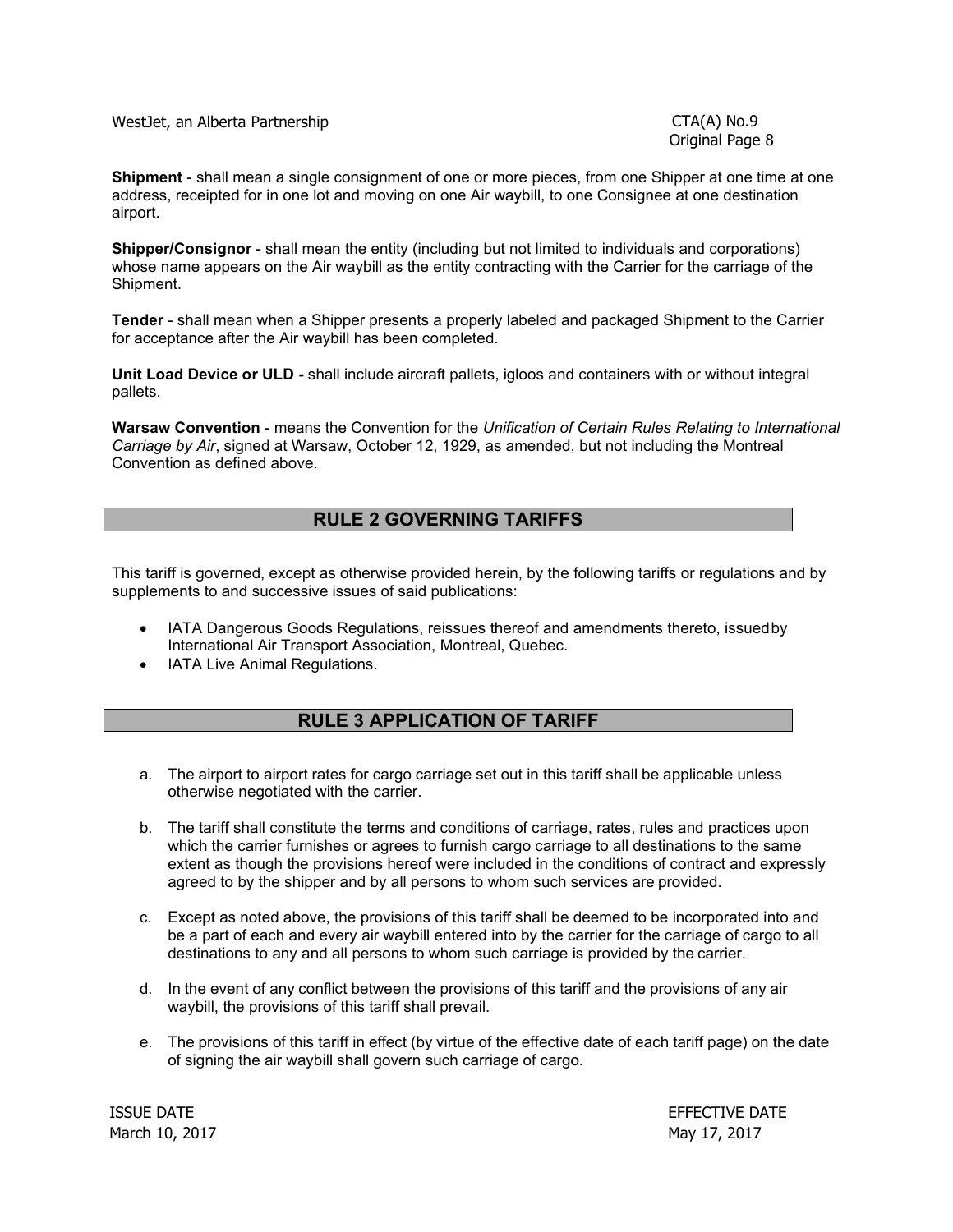# **SECTION II – ACCEPTANCE OF SHIPMENTS**

## **RULE 4 DISPOSITION OF FRACTIONS**

- a. Fractions of kilograms will be assessed at the charge for the next higher half kilogram.
- b. In computing charges, fractions of less than one half cent will be dropped and fractions of one half cent or more will be considered as one cent.
- c. In computing overall dimensions, fractions of less than one-half inch shall be dropped and fractions of one-half inch or more shall be considered as one (1) inch.

### **RULE 5 COMPUTATION OF DAYS**

Unless otherwise provided, in computing time in days, full calendar days shall be used and Sundays and legal holidays shall be included, except when the last day falls on a Sunday or legal holiday in which event the next following calendar day (other than a Sunday or legal holiday) shall be included.

### **RULE 6 DESCRIPTION OF SHIPMENTS**

- a. The content of shipments must be indicated by accurate and specific descriptions on the airwaybill.
- b. The number of pieces included in a shipment must be specified on the air waybill.
- c. For the transport of live animals (not including pets), the full name of the animal type must be documented on the air waybill along with specific handling instructions (if applicable).
- d. For shipments of pets (domestic dogs, cats) the full breed description, weight and age of the animal must be documented. All information related to the pet that could impact the safe transport by air must also be specified during the booking process.
- e. Shipments of live animals must be tendered to the carrier in the appropriate container as per the IATA Live Animal Regulations (LAR). Shipments will be denied transport in the event that the container does not meet the proper criteria for carriage.
- f. Shipments containing firearms must be declared during booking and be supported bydocumentation upon tender to the WestJet Cargo contracted warehouse.
- g. Any special handling requirements of the Shipment must be provided to the Carrier at the time of the Air Waybill creation.

ISSUE DATE EFFECTIVE DATE

November 01, 2021 Order 2021-A-3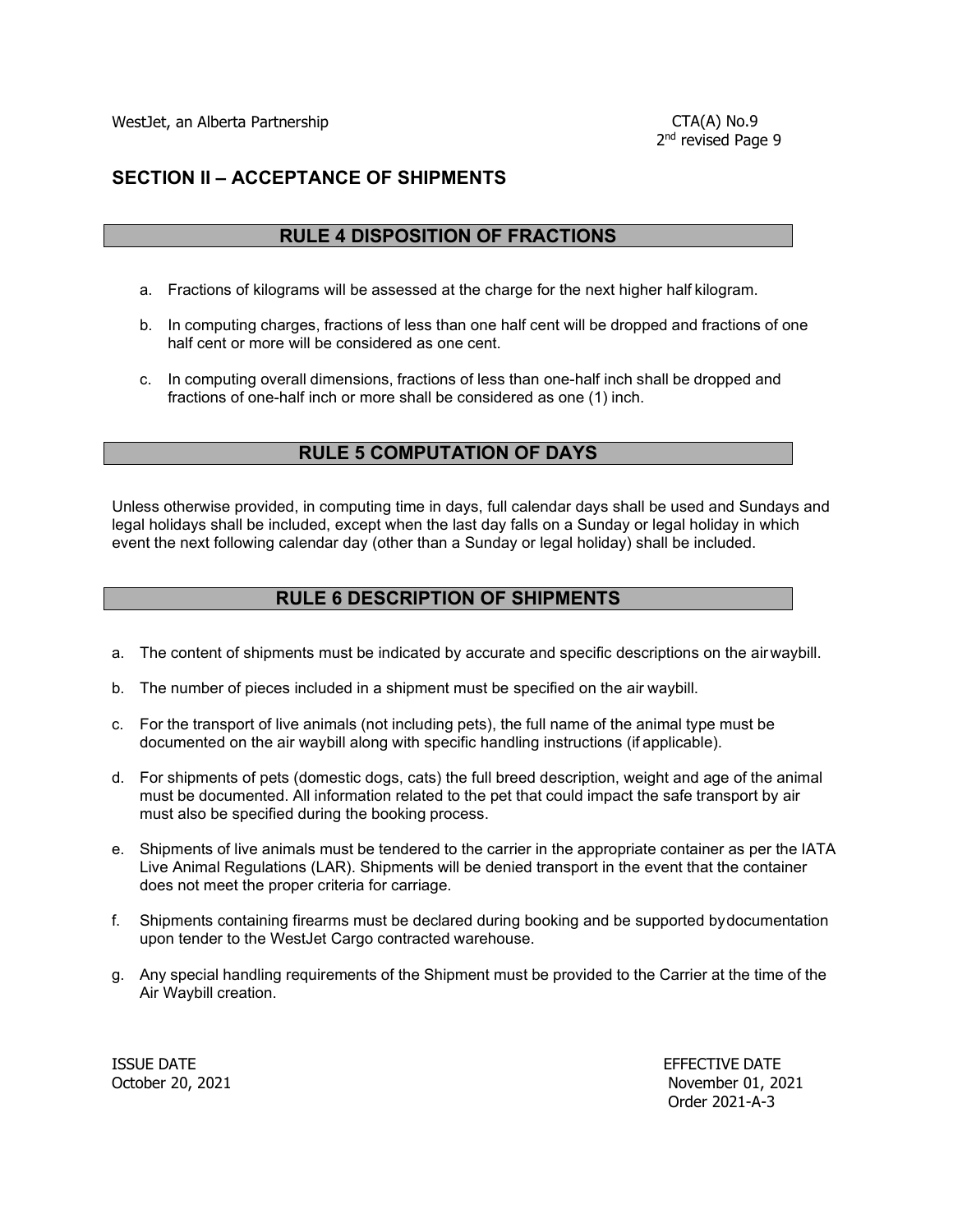## **RULE 7 PACKING AND MARKING REQUIREMENTS**

- a. Any piece of any Shipment susceptible to damage as a result of any condition that may be encountered in air carriage, such as high or low temperatures, high or low atmospheric pressure, vibration, or sudden changes in temperature or pressure, must be adequately protected by proper packing and any other necessary protective measures.
- b. Shipments must be prepared or packed by the Shipper so as to insure safe carriage withordinary care in handling.
- c. Any piece of any Shipment susceptible to damage with ordinary care in handling must beadequately protected by proper packing and must be marked or labeled appropriately.
- d. Each piece of a shipment must be legiblyand durably marked with the name and address of the shipper and consignee.
- e. Pieces with a floor bearing weight in excess of that which can be loaded on available aircraft must be provided with a suitable skid or base which will distribute the weight to that which can be loaded on available aircraft. The weight and dimensions of such skid or base shall be included in the weight of the shipment and must not exceed aircraft capability at any point in the proposed routing.
- f. Shipments of articles of extraordinary value must be packed in outside containers with measurements of 13,500 cubic centimeters or more.
- g. The total cubic measurement (as determined in accordance with Rule 29) must be shown onthe exterior of all boxes which are used for shipments of cut flowers and nursery stock.
- h. Articles of extraordinary value, liquids, fragile or perishable articles shall not be enclosed in the same package as wearing apparel.
- i. Hazardous materials named in IATA Dangerous Goods Regulations must comply with the packing, marking and labelling requirements of such Regulations.

#### **RULE 8 AIR CARGO SECURITY**

All consignments of cargo will be subject to the security measures applicable to any country in which the consignment will originate, transfer or terminate (whichever requirement is the strictest). Additional measures required by the carrier to facilitate secure transport may also apply. Consignments which are not able to be made secure may be denied transport.

March 23, 2018

ISSUE DATE<br>
March 23, 2018 SP# 63456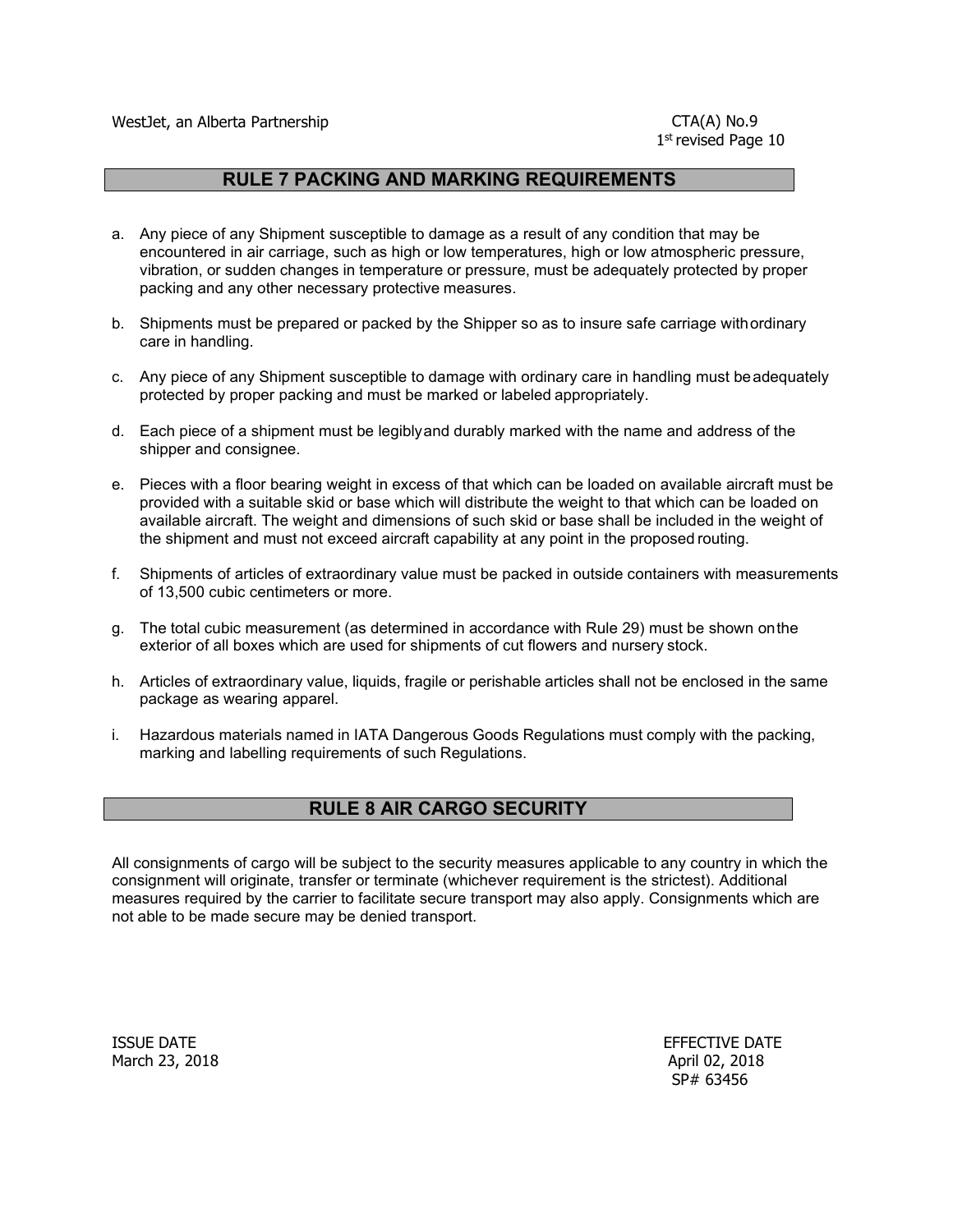# 2<sup>nd</sup> revised Page 11

## **RULE 9 SHIPMENTS ACCEPTABLE**

Shipments are acceptable for transportation only when the rules of the tariff and all laws, ordinances, and other governmental rules and regulations governing the transportation thereof have been complied with by the shipper, consignee or owner.

#### **RULE10 SHIPMENTS SUBJECT TO ADVANCE ARRANGEMENT**

The following will be acceptable for carriage only upon advance arrangement:

- a. Human remains.
- b. Shipments requiring special attention, protection or care.
- c. Shipments of articles of extraordinary value.
- d. Shipments having a declared value of \$25,000 CAD or more.
- e. Shipments of live animals.
- f. Shipments of "Day-old chicks, turkey poults, ducklings and goslings will be accepted only if delivery at destination can be made within 72 hours after hatching.
- g. Shipments with pieces having floor bearing weights in excess of 14 Kilograms per square centimeter (200 pounds per square foot). Even with advance arrangements, the above specified limit is the maximum floor bearing weight for the types of aircraft utilized by the carrier.
- h. Shipments of firearms.
- i. Shipments containing pieces of unusual shape or size.
- j. Shipments (other than seafood) containing any single piece weighing more than 136 kilograms or 300 pounds.
- k. Shipments liable to puncture or otherwise damage equipment or other shipments.
- l. Shipments, or any part thereof, whose overall dimensions (length + width + height) exceed a total of 228 centimeters or 90 inches, when being shipped on narrow body aircraft. Not required if shipment is being shipped on wide body aircraft.
- m. Shipments of bills of exchange, bullion, currency, furs, fur clothing, fur-trimmed clothing, gems (cut or uncut), gold bullion (coined or uncoined), jewelry (other than costume jewelry), money, platinum, precious metals, silver bullion (coined or uncoined) and similar articles or commodities.
- n. Consignments considered perishable.

o. Shipments containing dangerous goods classes 1.4S, 5.2 or 6.2 **ISSUE DATE** EFFECTIVE DATE July 31, 2018 August 01, 2018

SP# 65201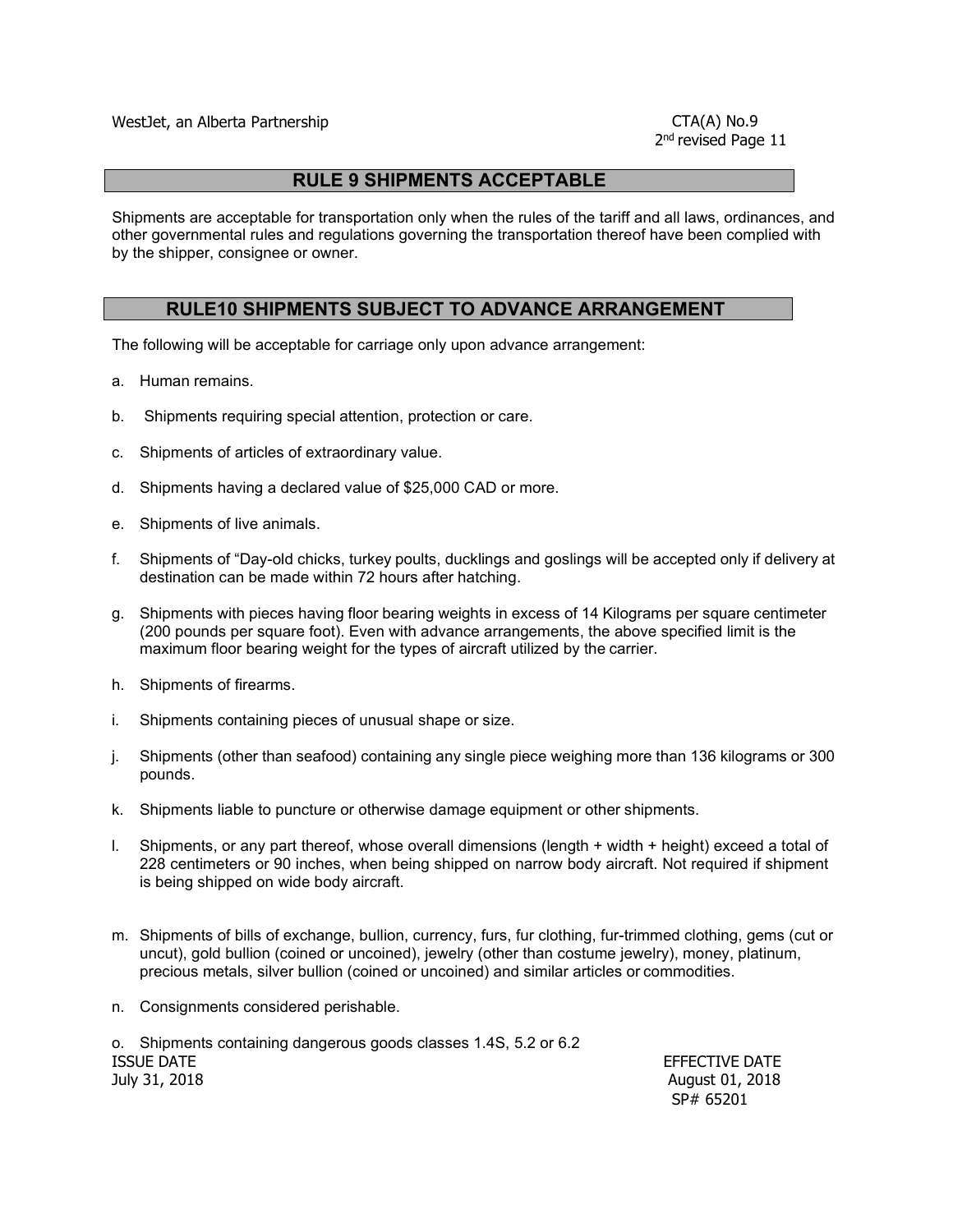# **RULE 11 ACCEPTANCE OF ARTICLES OF EXTRAORDINARY VALUE**

Shipments containing articles of extraordinary value as defined in Rule 1 of this tariff, when the actual value of such shipments is \$25,000CAD or more, will be accepted for transportation provided:

- a. the shipper declares in writing on the air waybill that the shipment is subject to this rule;
- b. the shipper makes advance arrangements with the carrier;
- c. the shipper tenders the shipment at an area designated by the carrier at the carrier's airport terminal not more than three hours prior to the scheduled departure of the flight for which advance arrangements have been completed; and
- d. the shipper or consignee states in writing that the consignee will accept delivery of the shipment at the airport of destination immediately after the scheduled arrival time of the flight at airport destination.

**EXCEPTION**: Provisions of this paragraph will also apply on shipments containing articles defined as gold, silver and platinum dore bullion, regardless of value.

- e. If the shipper or consignee fails to comply with the provisions of point (d) above, or if the consignee fails to accept delivery of the shipment at the airport of destination immediately after the scheduled arrival time of the flight, subject to paragraph (f) below, the carrier will hire an armed guard to protect such shipment until such time as the consignee accepts the shipment. All charges incurred by the carrier applicable to such hiring will be charged to the shipper or consignee.
- f. In the event the shipment is delayed in the possession of the carrier, or carrier is unable to complete the transportation on a particular flight, carrier will notify the consignee and will determine from the consignee whether the consignee will accept delivery of the shipment at the airport immediately after the actual arrival time, or whether the carrier should hire a vehicle and/or armed guard in accordance with the provisions of paragraph (e) above.

## **RULE12 ACCEPTANCE AND CARRIAGE OF LIVE ANIMALS**

#### **Shipments Acceptable Under Certain Conditions**

Carrier will accept shipments for transportation provided that:

1. Shipments of live animals will only be accepted if advance arrangements are made and they include the name and telephone number of the consignee or a responsible party who can be reached on a 24-hour basis and clear delivery instructions or arrangements made for the shipment once it arrives at the destination airport. This information must also be included on the air waybill.

March 10, 2017

ISSUE DATE<br>
March 10, 2017<br>
March 10, 2017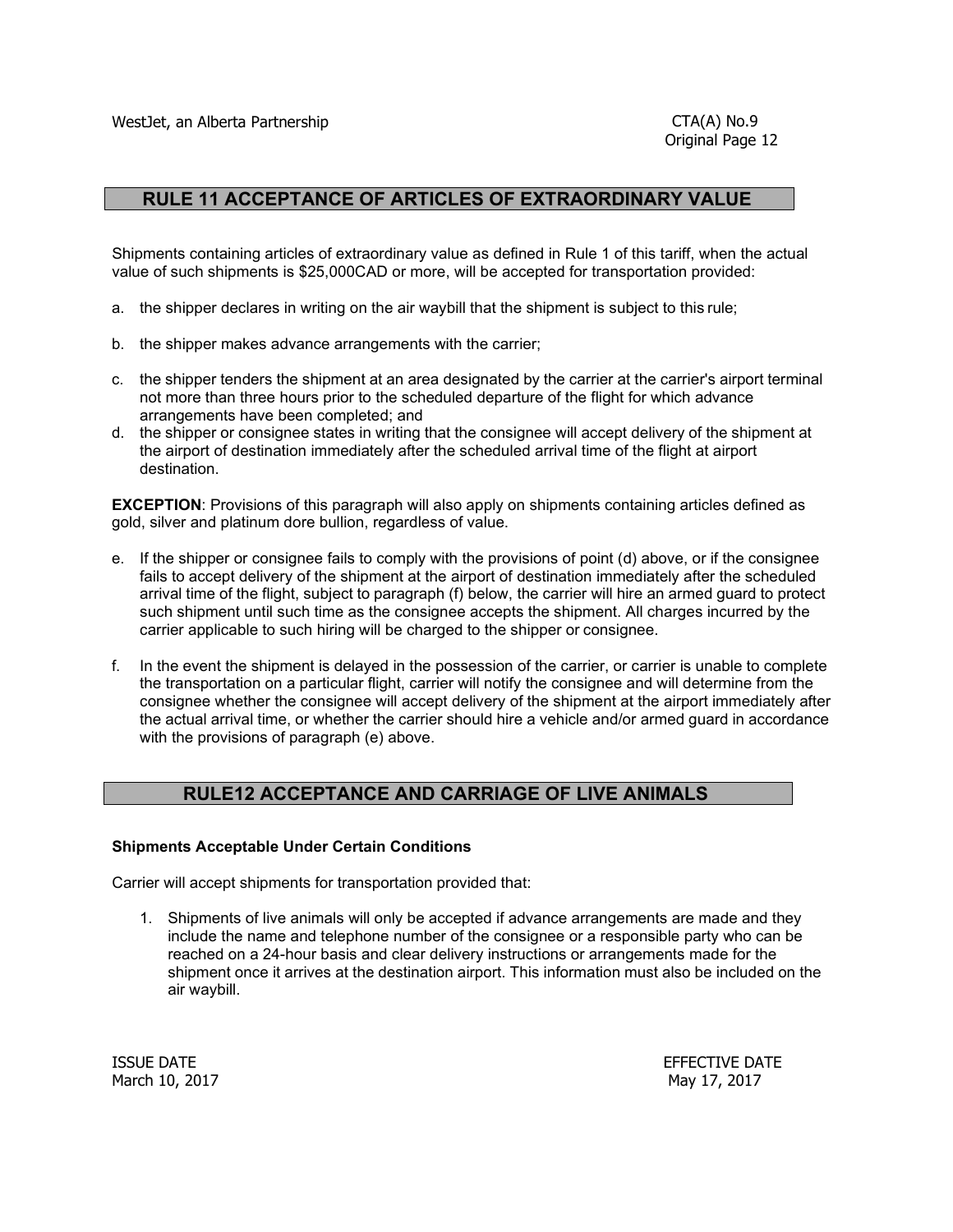- 2. Shipments are tendered to carrier in clean containers and do not emit an offensive odour. As used in this rule, offensive means unpleasant to the senses, disgusting, revolting or repugnant. Containers must have label affixed identifying contents and setting forth any special instructions for handling.
- 3. If the shipper determines, after making advance arrangements with the carrier, that feeding or watering of the animal will be necessary while the shipment is in the custody of the carrier, shipper shall provide written instructions for feeding and watering and provide non-perishable food for the entire journey.

#### **4. Containers**

Except as otherwise provided, containers must be constructed:

- a. Containers must be consistent with the IATA Live Animal Regulations and anyadditional requirements as per the carriers standards;
- b. Maximum height dimensions for the container must be no greater than 30 inches for narrow-body operations and 64 inches for wide-body operations.
- c. of wood, metal or composition material to withstand normal handling;
- d. so as to prevent the escape of the animal or physical contact between the animal andhandling personnel;
- e. so as to prevent any part of the animal from protruding from the container;
- f. so as to provide adequate ventilation;
- g. so as to enable personnel to feed and water when necessary, without opening the container;
- h. of a size to insure freedom of movement;
- i. so as to prevent loss of food, water and waste matter.

#### **Disposition of Animals**

In the event carrier is unable to deliver shipment within 4 hours of arrival and is unable to contact consignee for instructions, the animal will be placed in a commercial kennel. Any charges incurred by the carrier applicable to placement in a kennel subsequent to such 4 hour period, will attach to the shipment. If instructions are not received within 7 days after the date of arrival at destination, carrier will dispose of such animals in accordance with Rule 24.

ISSUE DATE October 20, 2021 EFFECTIVE DATE November 01, 2021 Order 2021-A-3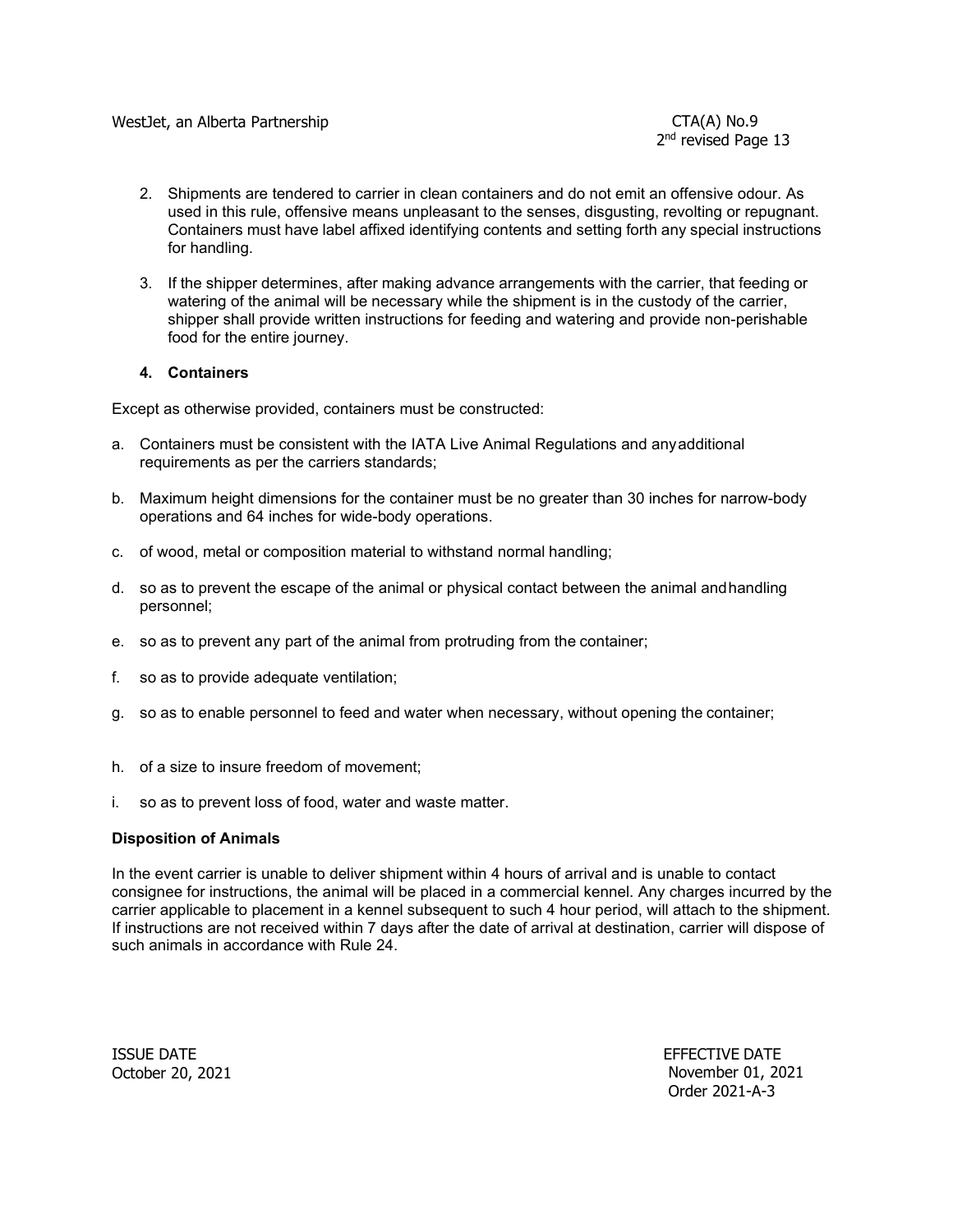# 1st revised Page 14

## **RULE 13 SHIPMENTS NOT ACCEPTABLE**

- a. WestJet and WestJet Cargo do not accept endangered species, or the remains from endangered species, as listed on Environment Canada's website under the Convention on International Trade in Endangered Species of Wild Fauna and Flora (CITES) or trophies from any of the followingfive big game animals (cape buffalo, elephants, leopards, lions, rhinoceros) transported from other countries. Shipments which require the carrier to obtain a Federal, Provincial or Local license for their transportation will not be accepted when the carrier has elected not to comply with such license requirements.
- b. Shipments with potential to cause injury to warehouse or ramp personnel during handling.
- c. Shipments likely to damage WestJet's or the contracted ground handler's equipment or other shipments.
- d. Shipments likely to spill during handling (fresh produce with loose lids).
- e. Shipments tendered with instructions to collect-on-delivery (C.O.D.) and/or advance charges.
- f. Shipments of dangerous goods as described in the IATA Dangerous Good Regulations and by UN/ICAO regulations pertaining to class 2.3 – toxic gases, cargo aircraft only, and class 7 radioactive materials categories I, II and III.
- g. Shipments not specifically covered within the provisions in the tariff
- h. Shipments which, in WestJet's judgment, are not suitable for carriage.
- i. Seafood shipments and perishable shipments having a declared value in excess of \$5000.00 CAD.
- j. Any single piece contained in a Seafood Shipment that exceeds 36 KG's or 80 pounds.
- k. Printer or toner cartridges weighing 454 g (16 Oz) or more.
- l. Shipments that are tendered after published cut-off times.

ISSUE DATE March 23, 2018 EFFECTIVE DATE April 02, 2018 SP# 63456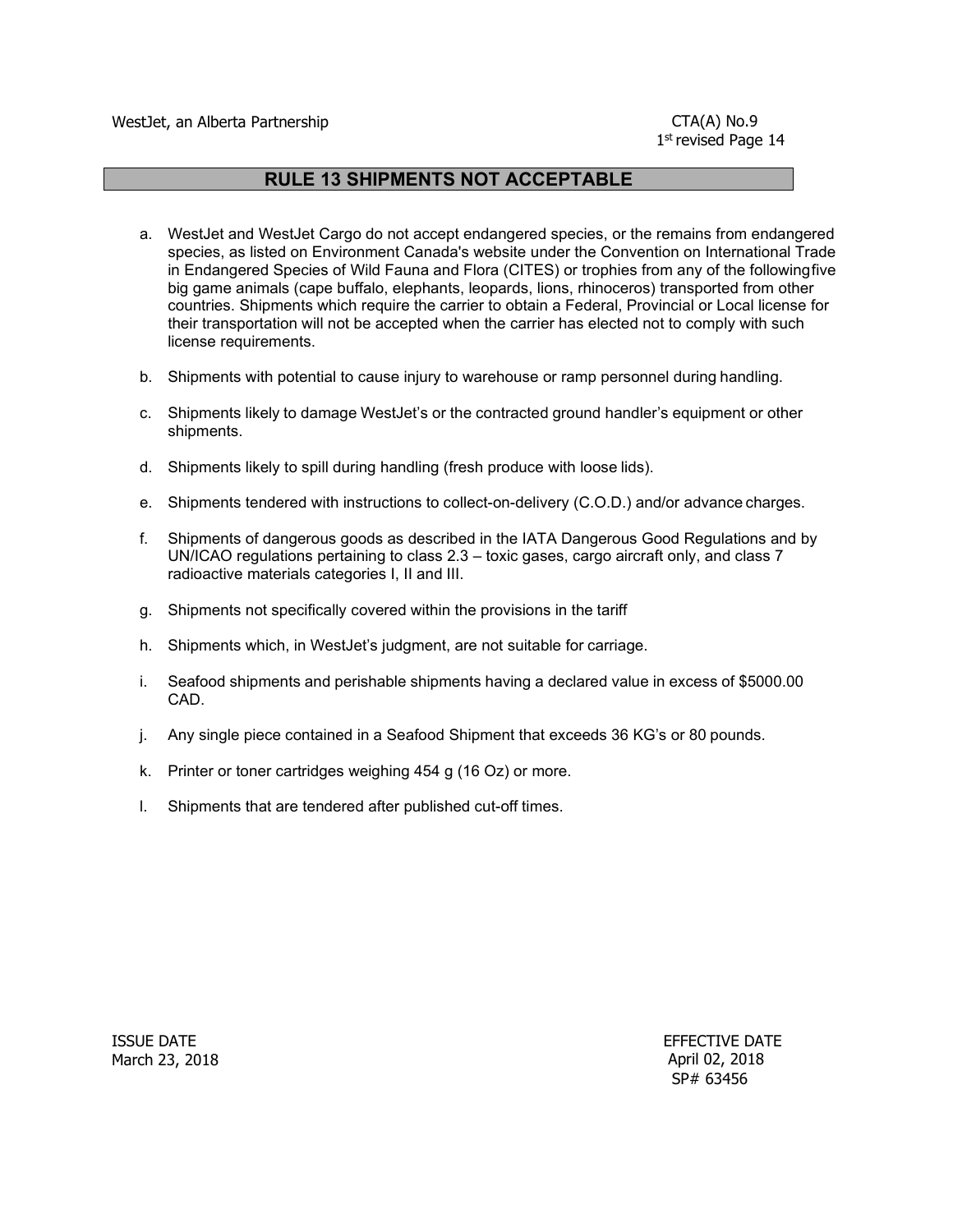# Original Page 15

## **RULE 14 QUALIFIED ACCEPTANCE OF SHIPMENTS**

- 1. The Carrier reserve the right to reject or revoke acceptance of any Shipment prior to carriage from the origination airport, and to remove such Shipment at any point en route between origin and destination, when it reasonably appears to the Carrier that such Shipment is:
	- a. improperly packed or packaged;
	- b. Subject to damage if exposed to excessively hot or cold temperatures;
	- c. Inherentlydefective such that the Shipment cannot be carried without risk of loss, damage or injury to the Shipment, to Carrier's equipment, or to Carrier;
	- d. not accompanied by proper documentation and necessary information as required by any convention, statute or tariff applicable to such shipment;
	- e. subject to advance arrangements unless such arrangements have been satisfactorily completed.
	- f. Newspapers shipped without an air waybill.
	- g. Shipments requiring special devices for safe handling will not be accepted unless suchspecial devices are provided and operated by and at the risk of the shipper or consignee.
	- h. Tendered by a Shipper who refuses to provide personal identification upon request bythe Carrier.
	- i. Such as to require Carrier to obtain a federal, state, or local license shall be accepted at Carrier's sole discretion.
	- j. Of such a nature as in Carrier's judgment, require special devices for safe handling shall be accepted at Carrier's sole discretion, and if accepted, the special devices required shall be provided and operated by Shipper or Consignee at their own risk.
- 2. Human remains, other than cremated remains will be accepted only when:
	- a. Secured in a casket to prevent shifting and the escape of offensive odors.
	- b. Casket is enclosed in an outside shipping container of wood, canvas, plastic orpaperboard construction with sufficient rigidity and padding to protect the casket from damage with ordinary care in handling.
	- c. The remains are packaged in such a manner to allow for ease of handling and prevent injury to Carriers agents.
	- d. Advance arrangements have been made.

ISSUE DATE March 10, 2017 EFFECTIVE DATE May 17, 2017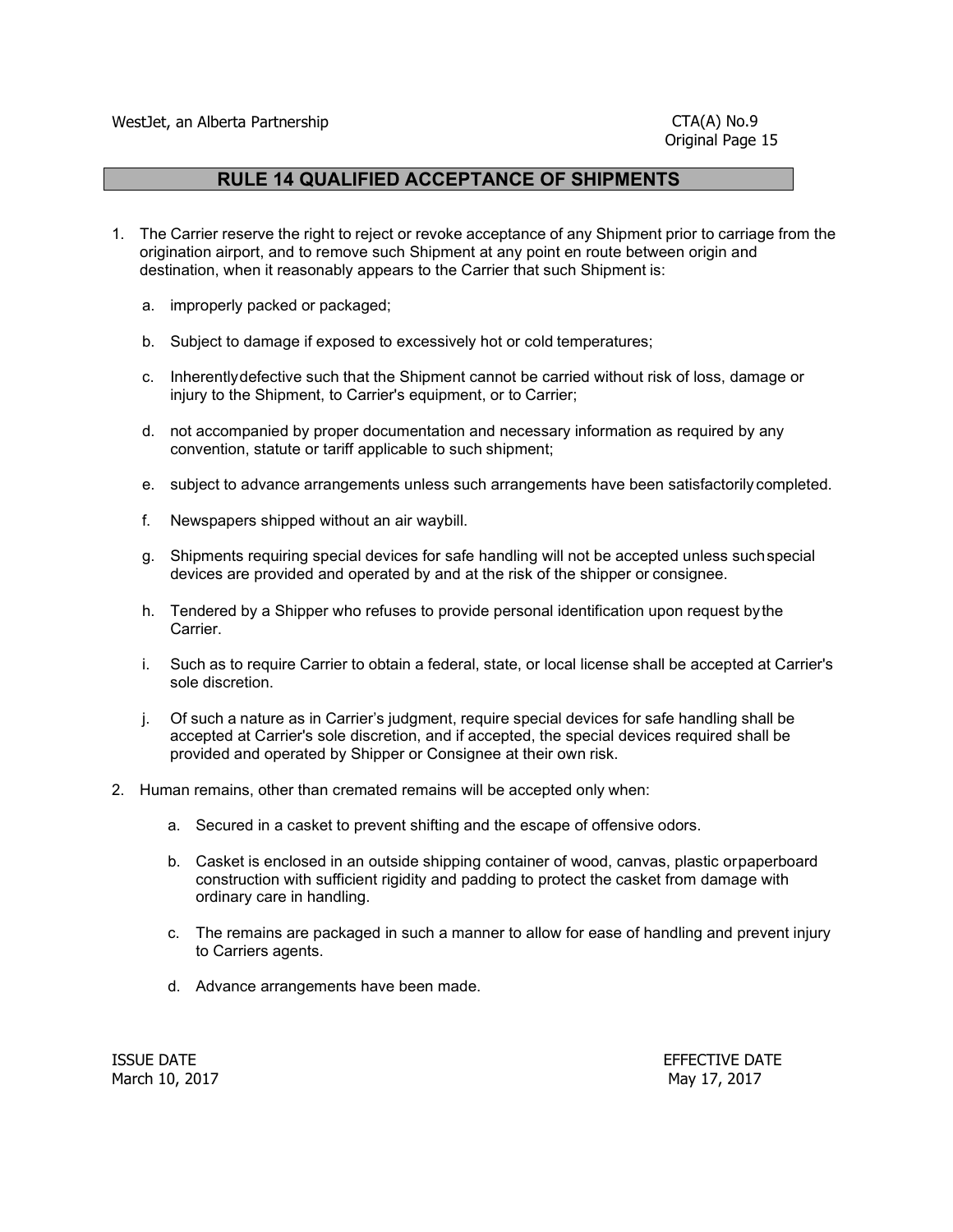1st revised Page 16

- 3. The acceptance of shipments and parts of shipments are subject to the maximum floor bearing weight limits for the aircraft type on which they are to be transported.
- 4. Fresh/Frozen Seafood Shipments, when the following guidelines are adhered to:
	- a. Seafood Shipments must be suitably packed in leak-proof containers.
	- b. Polyethylene bags of four (4) mil thickness or two (2) polyethylene bags of two (2) mil thicknesses are required for packing such Perishable Shipments. The polyethylenebags must be securely sealed to prevent leakage, except when utilized for Shipments of live seafood.
	- c. Styrofoam inserts or protective absorbent materials should be placed betweenthe polyethylene bag and the inner wall of the shipping carton.
	- d. The shipment does not contain any loose ice or chemical coolants
	- e. If the Shipment requires refrigeration, it should be packed with a self-contained nonhazardous refrigerant. Shipments containing dry-ice or loose ice willbe denied transport.
- 5. Perishable Shipments, when the following guidelines are adhered to:
	- a. Perishable Shipments must be suitably packed in leak-proof containers.
	- b. Perishable Shipments of live fish shall be enclosed in a flexible plastic inner container of sufficient strength (at least 3 mil) to prevent puncture, and adequately sealed to prevent leakage.
	- c. Absorbent materials must be utilized between the sealed polyethylene container and the inner wall of the outer packaging unless the packaging design ensures the containmentof liquid. The outer packaging should be constructed of corrugated or solid fiberboard, preferably with a water-resistant coating.
	- d. Some type of insulation material should be utilized to protect live fish from changesin temperature.
	- e. Non-hazardous heat-packs should be utilized whenever live fish may be exposed tosubfreezing temperatures for extended periods of time.
	- f. Each carton must be visibly, legibly and durably marked with the words "LIVE FISH" onthe top and at least on one (1) side.

ISSUE DATE March 23, 2018 EFFECTIVE DATE April 02, 2018 SP# 63456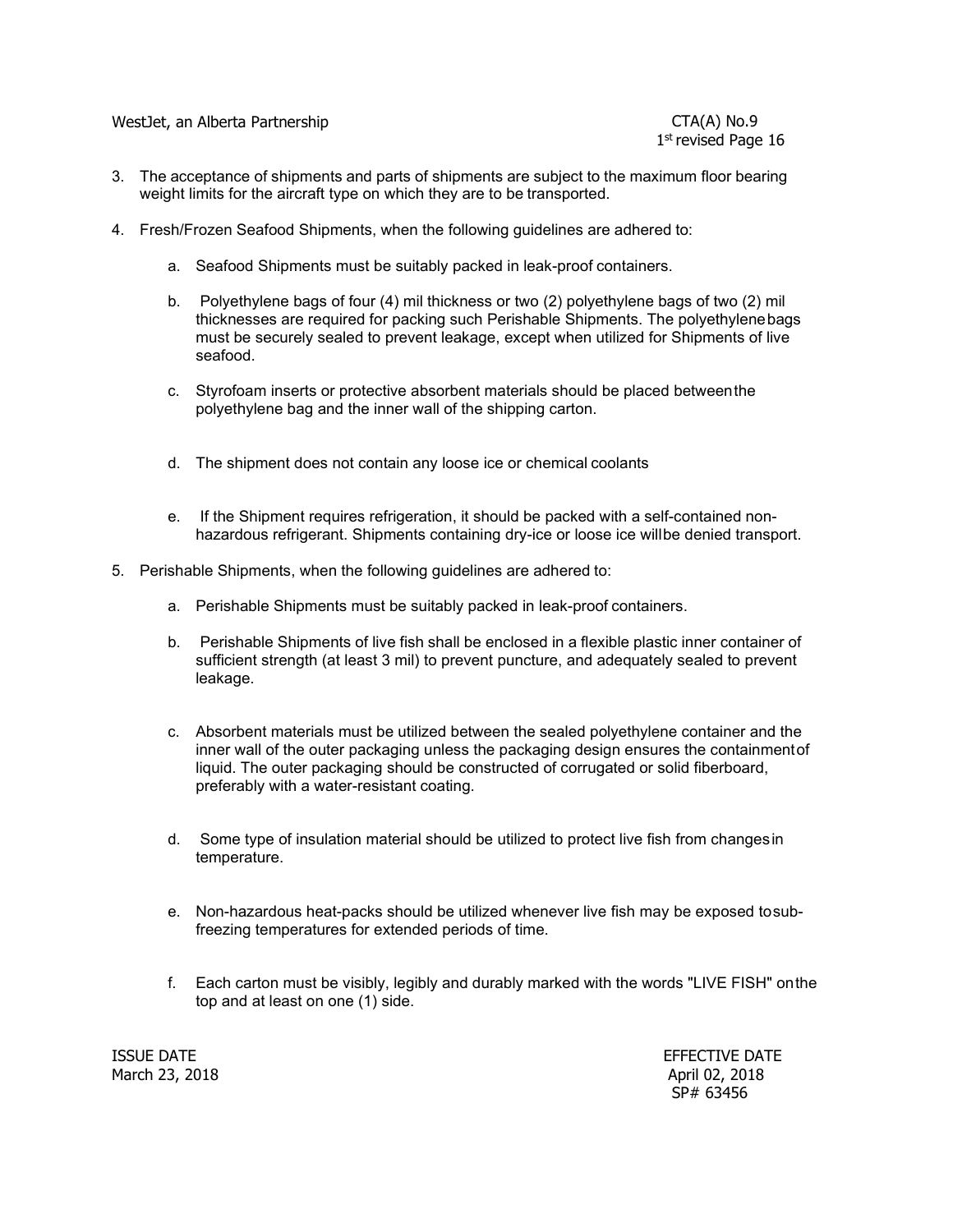1st revised Page 17

- 6. Perishable Shipments of flowers/plants must be packed:
	- a. in a sturdy cardboard container providing protection from ordinary handling andinclement weather while in transit.
	- b. Containers should be visibly, legibly and durably marked with the description of thecontents and indicate if the contents are of a fragile nature.

NOTE: The Carrier does not provide refrigeration at all cargo facilities, nor does the Carrier warrant the suitability of en route temperatures or pressure levels for any Perishable or Seafood shipment. Therefore, Shipper assumes all risks associated with the carriage by the Carrier of all Perishable and Seafood shipments.

## **SECTION III – TERMS OF TRANSPORTATION**

### **RULE 15 INSPECTION OF SHIPMENTS**

- 1. All shipments are subject to inspection by the carrier, but the carrier shall not be obligated to perform such inspection. Inspections may also be performed to determine the acceptability/security of the shipment and or verify accuracy of the shipment as stated on the air/house waybill to assess proper charges therefor.
- 2. The Carrier will advise that all shipments tendered will be subject to inspection and reminds Shipper that contents must comply with terms and conditions of carriage. Our designated handling agents will operate in compliance with all applicable security and handlingregulations.
- 3. The Carrier shall not allow inspection of a Shipment by Consignee until all carriage chargeshave been paid, Consignee has signed the Air waybill, and Consignee has taken possession of the Shipment.
- 4. For the purpose of weight and/or volume verification, all freight tendered to Carrier is subject to re-weighing and/or re-measuring the dimensions at the point of tender, intermediate point(s), or point of destination. If there is a discrepancy between the weight or dimensions shown on the Air Waybill, as entered by Shipper or its agent and the weight as shown on Carrier's scales and/or dimensions as measured by Carrier personnel, Shipper and its agent agree that Carrier, inits sole discretion, may use the weight and/or dimensions as determined by Carrier to recalculate the freight charges. Shipper or its agent will be notified by Carrier of a credit if the weight and/or dimensions, as determined by Carrier, is less than the weight and/or dimensions entered on the Air Waybill by Shipper or its agent. If the weight and/or dimensions, as determined by Carrier is more than the weight and/or dimensions entered on the Air Waybill by Shipper or its agent, Shipper or its agent shall be invoiced for the additional charges resulting from the corrected weight and/or dimensions.

ISSUE DATE August 16, 2019 EFFECTIVE DATE October 01, 2019 SP# 70029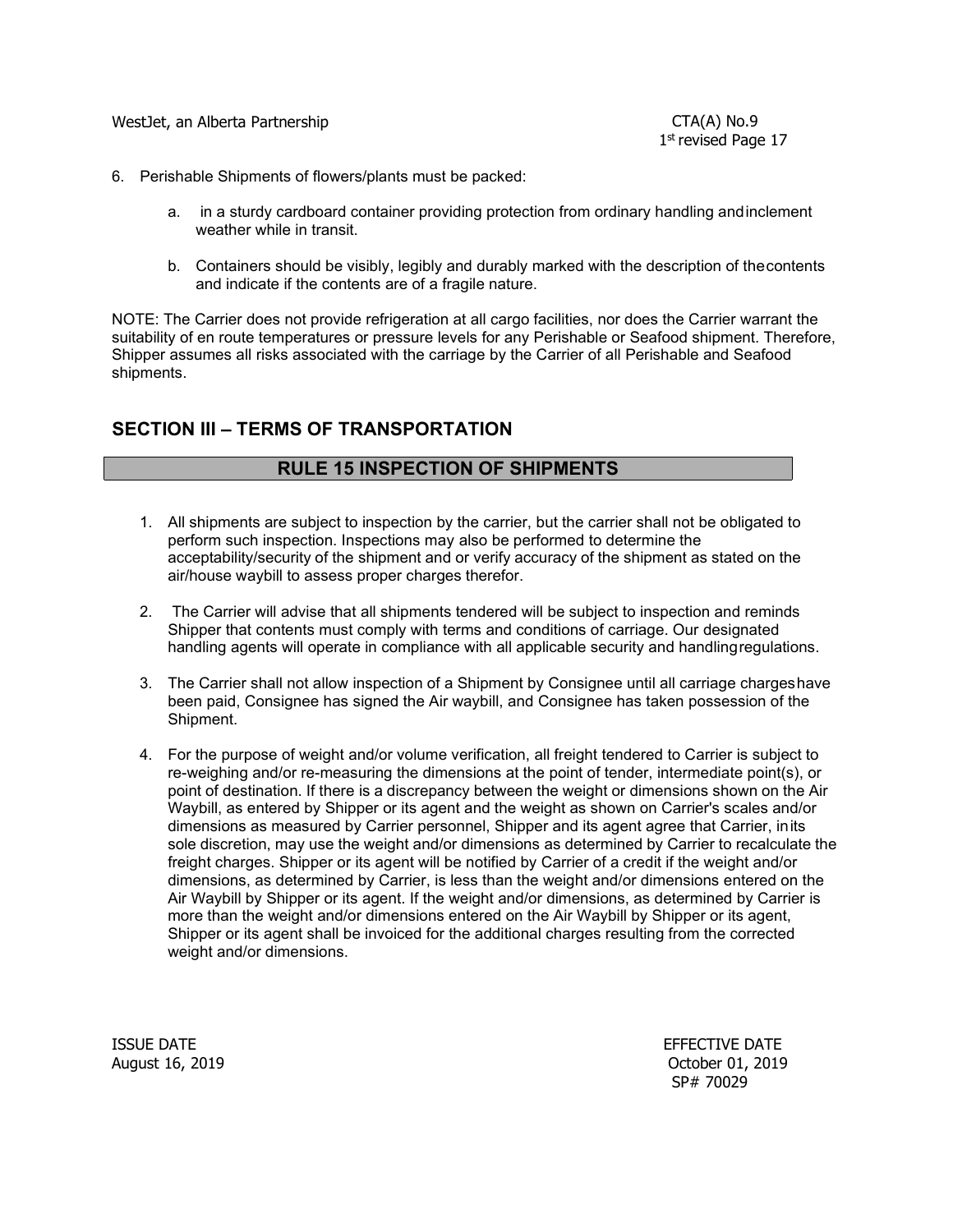## **RULE 16 AIR WAYBILL AND SHIPPING DOCUMENTS**

- 1. The shipper shall prepare and present a non-negotiable air waybill with each shipment tendered for carriage subject to this tariff and tariffs governed hereby. If the shipper fails to present such air waybill, the carrier will prepare a non-negotiable air waybill for transportation subject to tariffs in effect on the date of acceptance of such shipment by the carrier and the shipper shall be bound by such air waybill.
- 2. The carrier reserves the right to refuse any shipment tendered without a completed air waybill.
- 3. The air waybill and the tariff applicable to the shipment shall be binding upon the shipper and consignee and the carrier providing the transportation. The air waybill and tariff are also binding on any other person or firm performing services in connection with the shipment for the carrier such as, but not limited to, pick-up, delivery, inspection, security/escort.
- 4. No employee, agent, servant or representative of the carrier has authority to alter, modify or waive any provision of the contract of carriage or of this tariff.
- 5. The contents of shipments must be indicated by accurate and specific description on theair waybill, along with any special handling requirements.
- 6. The number of pieces included in a shipment must be specified on the air waybill.

#### **RULE 17 COMPLIANCE WITH GOVERNMENT REQUIREMENTS**

- 1. The shipper will comply with all applicable laws, Customs and other Government regulations of any jurisdiction to, from or through which the shipment may be carried, including those relating to the packing, carriage or delivery of the shipment, and shall furnish such information and attach such documents to the air waybill as may be necessary to comply with such laws and regulations. The carrier shall not be obligated to inquire into the correctness or sufficiency of such information or documents. The carrier shall not be liable to the shipper or any other person for loss or expense due to shipper's failure to comply with this provision.
- 2. No liability shall attach to the carrier if the carrier in good faith determines that what it understands to be the applicable law, government regulation, demand, order or requirement provides that it refuses and it does refuse to carry a shipment.

ISSUE DATE March 10, 2017 EFFECTIVE DATE May 17, 2017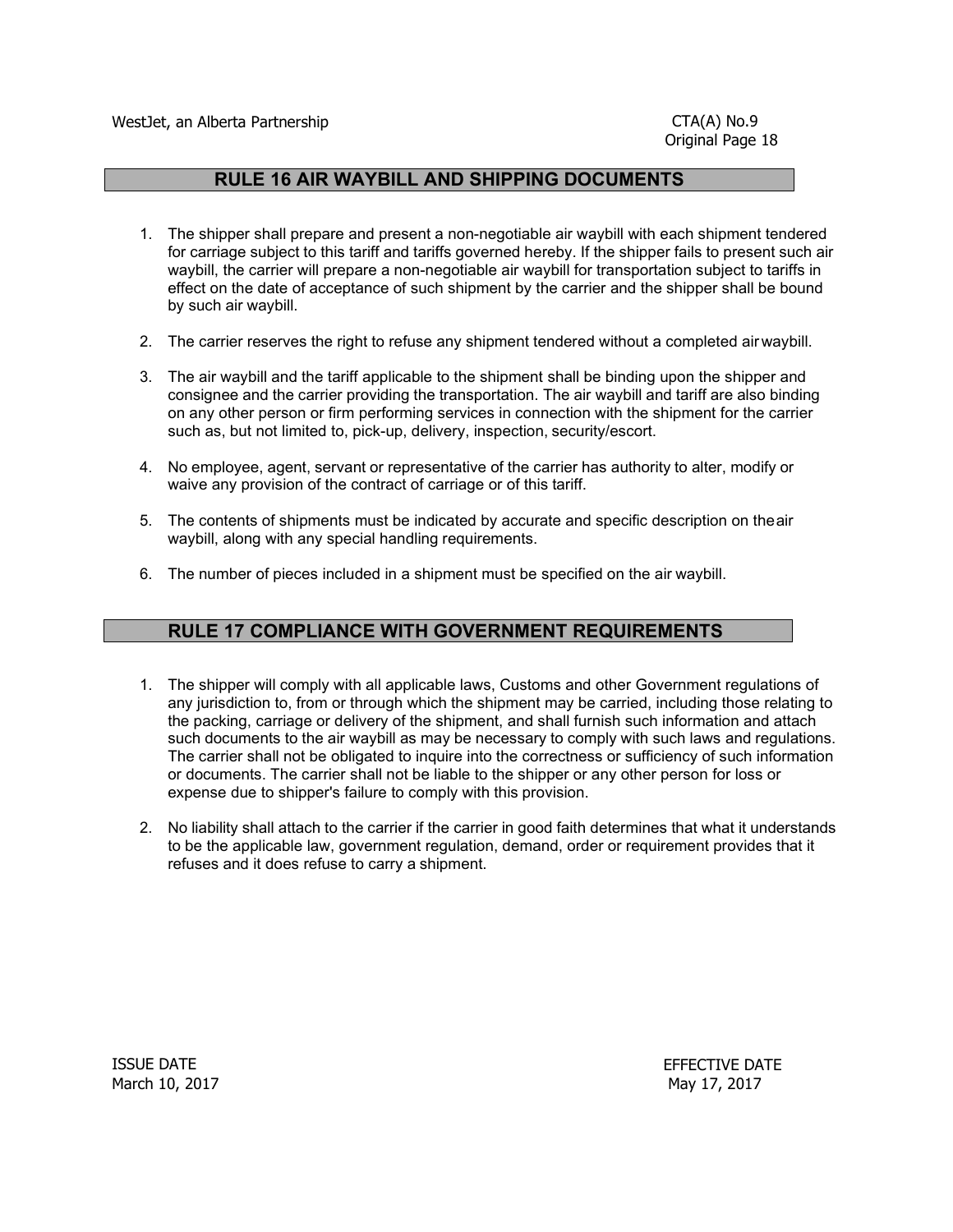## **RULE 18 RESTRICTED AND PROHIBITED GOODS IN UNIT LOAD DEVICES**

- 1. Gold bullion (including refined and unrefined gold in ingot form), dore bullion, gold specie and gold only in the form of grain, sheet, foil, powder, sponge, wire, rod, tube, circles, mouldings and castings; platinum; platinum metals (palladium, iridium, ruthenium, osmium and rhodium) and platinum alloys in the form of grain, sponge, bar, ingot, sheet, rod, wire, gauze, tube and strip, legal banknotes; traveler's cheques; securities; shares; share coupons; diamonds (including diamonds for industrial use), rubies, emeralds, sapphires, opals and real pearls (including cultured pearls).
- 2. Live animals (only subject to enclosed unit load devices).

#### **RULE19 EXCLUSIONS FROM LIABILITY**

The carrier will be liable for loss, damage, delay of cargo except to the extent as provided by the Montreal or Warsaw Conventions.

### **RULE 20 LIMIT OF LIABILITY**

#### **For travel governed by the Montreal Convention**

For the purpose of international carriage governed by the Montreal Convention, the liability rules set out in the Montreal Convention are fully incorporated herein and shall supersede and prevail over any provisions of this tariff which may be inconsistent with those rules.

#### **For transportation of goods governed by the Montreal Convention**

For the purpose of international carriage governed by the Montreal Convention, the liability rules set out in the Montreal Convention are fully incorporated herein and shall supersede and prevail over any provisions of this tariff which may be inconsistent with those rules.

#### **For transportation of goods governed by the Warsaw Convention**

The liability of the carrier, with respect to international carriage, shall be subject to the rules, relating to liability established by, and to all other provisions of the Warsaw Convention or that Convention, as amended by the Hague Protocol, 1955, whichever may be applicable to transportation hereunder. Any provisions of the tariffs applicable to the shipment, or of the air waybill, which is inconsistent with any provisions of the said Convention (except to the extent that Articles 12, 13 and 14 thereof are expressly varied by the terms of the air waybill) shall, to that extent, but only to that extent, be inapplicable to international carriage.

For transportation wholly within Canada a shipment shall have a declared value of \$1.10 per kilogram (but not less than \$50.00).

ISSUE DATE August 16, 2019 EFFECTIVE DATE October 01, 2019 SP# 70029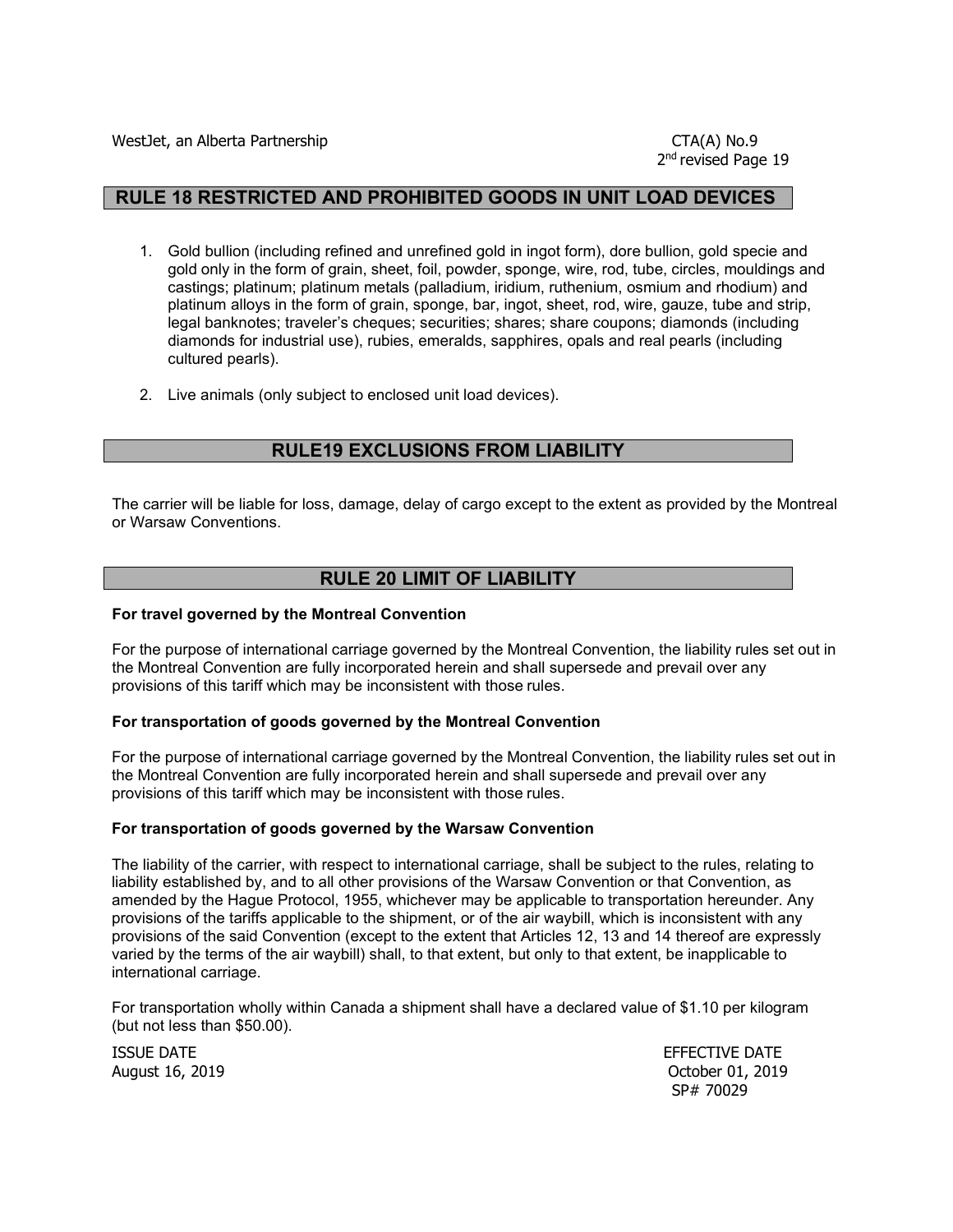# 2<sup>nd</sup> revised Page 20

## **RULE 21 INDEMNIFICATION**

Shipper and Consignee shall be jointly and severally liable to indemnify and hold harmless the Carrier for and against all claims, fines, penalties, damages, cost, expenses, attorney's fees or other costs incurred, suffered, or paid by the Carrier as a result of any violation by Shipper or Consignee of any of the provisions contained in this Contract of Carriage, or any other default of Shipper or Consignee with respect to any Shipment.

### **RULE 22 LIABILITY FOR CHARGES**

The liability, if any, of the Carrier for loss, damage or delay of any Shipment or part thereof, in addition to the guarantees as set forth in Sections 28 below, is limited to the reasonable amount of actual damages, but in no event shall be greater than the declared value of the Shipment determined in accordance with Rule 11. In all cases, Shipper must exercise reasonable effort to mitigate damages. In no event shall the Carrier be liable for consequential or special damages. Reimbursement for lost or damaged Shipments shall be determined by the documented original purchase price of the Shipment, less any applicable depreciation for prior usage or age of the contents of the Shipment.

By tendering a Shipment to the Carrier for carriage, Shipper, for himself, and on behalf of all other parties having an interest in the Shipment, waives all claims for damages beyond the limitations set forth in this Contract of Carriage, and affirms that the description of the Shipment as set forth on the Air waybill is complete, true and correct, and that the Shipment is not of a nature unsuitable for carriage by air or hazardous.

### **RULE 23 CARRIER'S LIEN**

The carrier shall have a lien on the shipment for all sums due and payable to the Carrier pursuant to Rule 21 and Rule 22. In the event of non-payment of any sums payable to the carrier, the carrier will hold the shipment subject to storage (as provided in Rule 39), and/or will dispose of the shipment at public or private sale, without notice to shipper or consignee, paying itself out of the proceeds of such sale all sums due and payable, including storage charges.

#### **RULE 24 NOTICE AND DISPOSITION OF PROPERTY**

a. When a Perishable Shipment is delayed in the possession of the Carrier, or is unclaimed, refused, or threatened with deterioration, the Carrier shall have the right, but not the obligation, to immediately take such action as it deems reasonably necessary for the protection of the Carrier and other parties-in-interest, including the sale or other disposition of such Perishable Shipments, absent instructions of Shipper to the contrary.

ISSUE DATE October 20, 2021 EFFECTIVE DATE November 01, 2021 Order 2021-A-3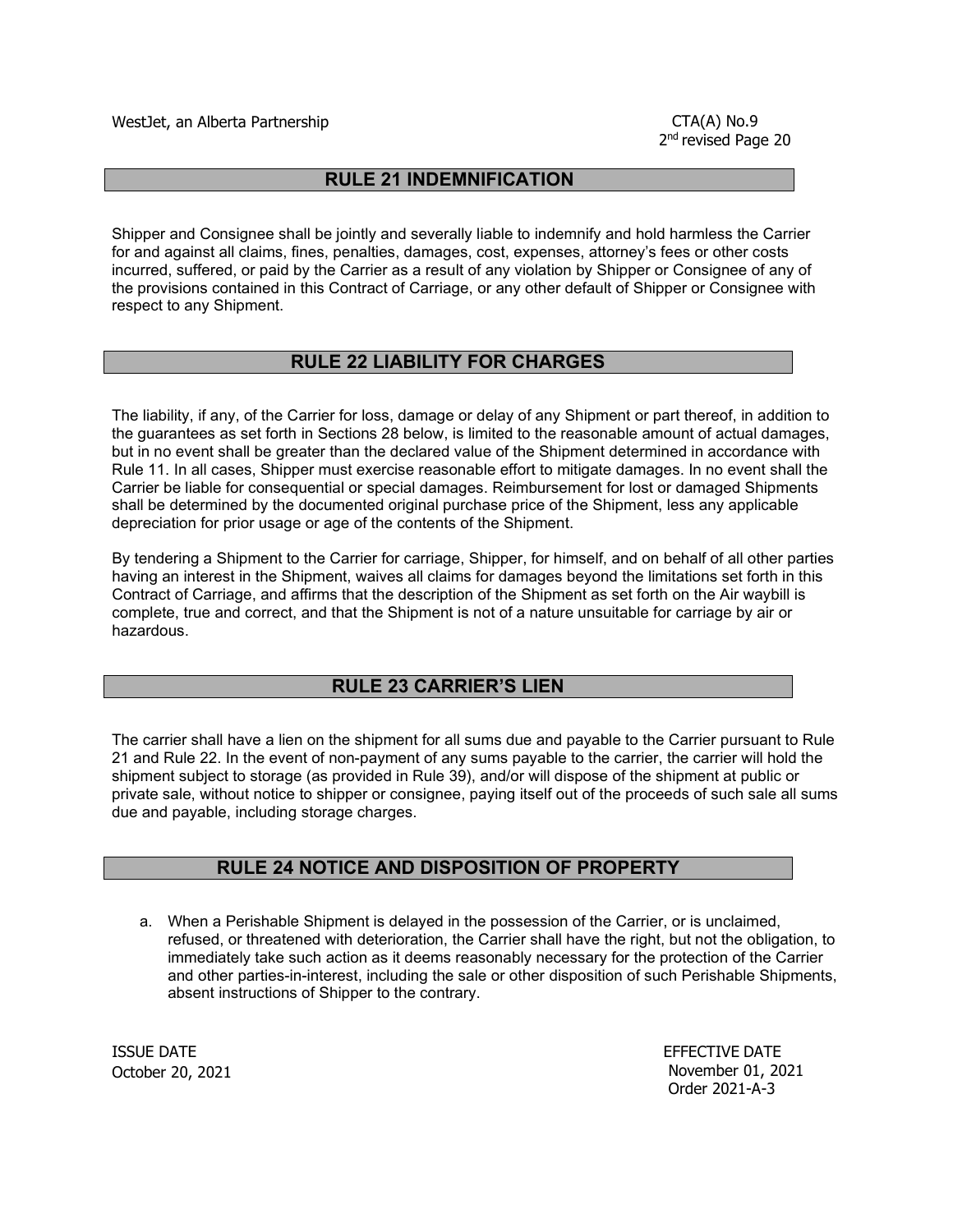- b. When a non-Perishable Shipment remains unclaimed or is refused, the Carrier shall have the right, but not the obligation, to hold the Shipment subject to storage (as provided in Rule 38) and to dispose of the Shipment or any part thereof at public or private sale at any time following the expiration of thirty (30) days following written notice to Shipper or Consignee at the address indicated on the Air waybill.
- c. In the event of non-payment of any sums payable to the Carrier pursuant to this tariff, the Carrier shall have the right to hold the Shipment subject to storage (as provided in Rule 38) and to dispose of the Shipment or any part thereof, at public or private sale, without notice to Shipper or Consignee, paying itself out of the proceeds of such sale all sums due and payable, including any applicable storage charges.
- d. No sale or disposal pursuant to Rule 38 shall discharge any liability or lien to any greater extent than the proceeds thereof, less selling expenses, if any, and Shipper and Consignee shall remain jointly and severally liable for any deficiency.

## **RULE 25 ROUTING AND REROUTING**

- 1. The Carrier, in conjunction with the cargo management system, shall determine the routing of Shipments.
- 2. The Carrier, in its sole discretion, reserves the right to deviate from any route indicated on an Air waybill, and to forward, and expedite or deliver any Shipment, via any air carrier or other transportation mode at the rate prescribed by such carrier; provided that when either of the foregoing rights are exercised, carriage rates and charges shall be no greater than the rates and charges from origin to destination via the route indicated on the Air waybill.

# **RULE 26 SCHEDULES**

Carrier shall attempt to carry Shipments with due diligence, but flight schedules are subject to change without prior notice, and the times shown in Carrier's flight schedules, tickets and advertising are not guaranteed. Carrier may substitute aircraft, and may change, add or omit intermediate stops, and delay or cancel flights without prior notice. Carrier shall not be responsible for ensuring the successful transfer of Shipments onto connecting flights of Carrier or of another air carrier.

## **RULE 27 AVAILABILITY OF EQUIPMENT AND SPACE**

The Carrier undertakes to transport, consistent with its capacity to carry all Shipments accepted for carriage. All Shipments are subject to availability of suitable equipment. The Carrier shall determine the priority of carriage as between Shipments, which Shipments shall not be carried on a particular flight, which Shipments shall be removed at any time or place and when a flight shall proceed without all or any part of any Shipment. ISSUE DATE EFFECTIVE DATE AND INTERFECTIVE DATE AND INTERFECTIVE DATE. August 16, 2019 October 01, 2019 SP# 70029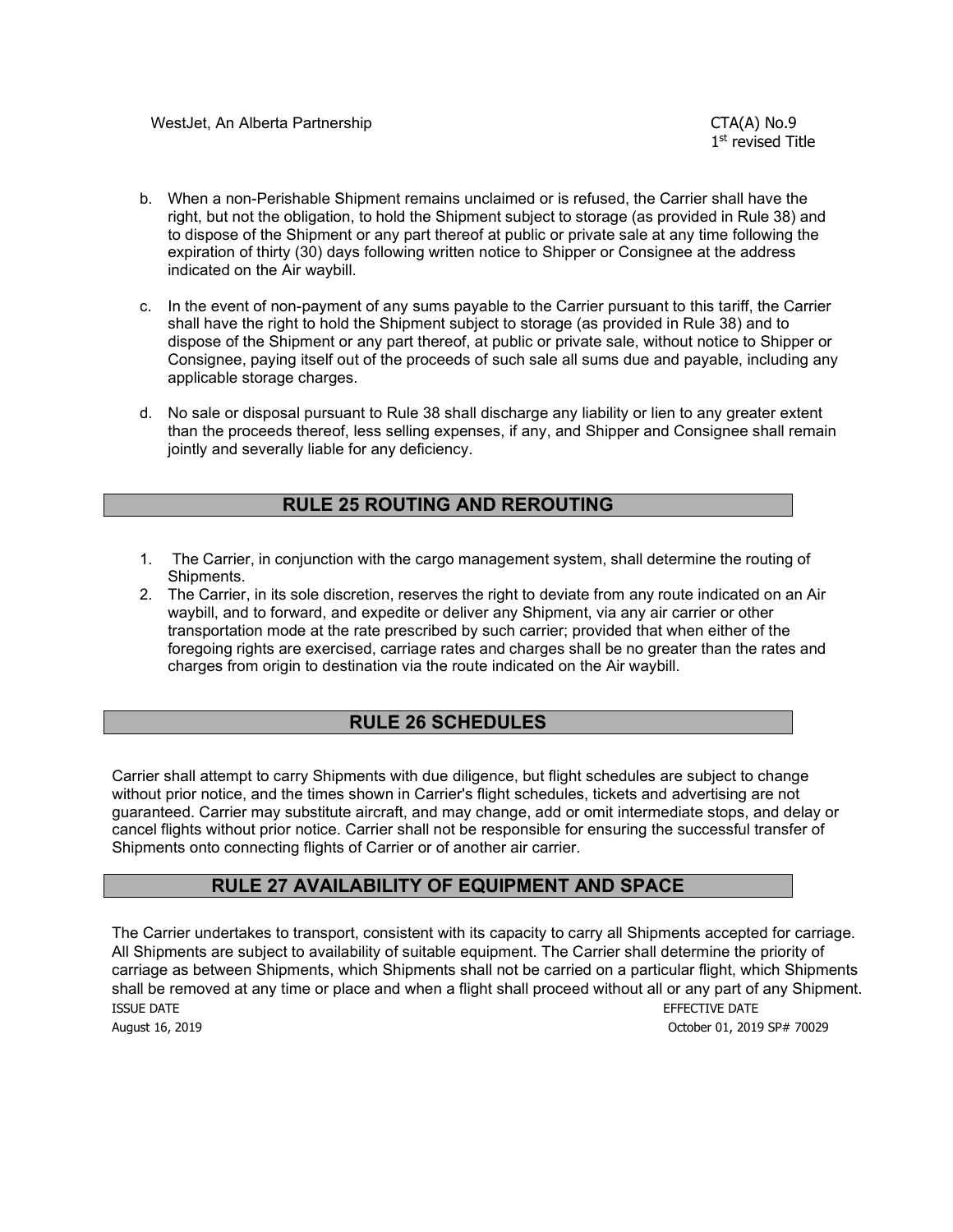# 2<sup>nd</sup> revised Page 22

Any Shipment shall be subject to refusal, delay, or embargo by the Carrier, if such Shipment cannot be carried with reasonable dispatch by reason of any governmental rules, regulations, or orders, or because of unavailability of suitable equipment, or because of other conditions beyond the Carrier's control.

Nothing in this rule shall be construed as relieving the carrier of liability for negligent delay, except to the extent as provided in the Montreal or Warsaw Conventions.

# **SECTION IV - TRANSPORTATION CHARGES**

## **RULE 28 APPLICABLE RATES AND CHARGES**

A specific commodity rate removes the application of the general commodity rate and the exception rating to the general commodity rate on the same quantity of the same article or commodity (in the same package of shipping form) from and to the same points over the same route.

Whenever and for such period as direct service is suspended or discontinued between points named in this tariff, rates published between such points via such direct suspended or discontinued service with be inapplicable (except for combination or intermediate application) during such period as the service may be suspended or discontinued.

## **RULE 29 CHARGES FOR WEIGHT**

Rates and charges published in this Contract of Carriage are in Canadian Dollars. All charges are either invoiced to Account Holders, or payable with credit cards, or pre-paid credit card at the time of acceptance or release of the Shipment by the Carrier.

- 1. Except as otherwise provided herein, transportation charges for a shipment will be assessed on the gross weight of the shipment based on the greater of:
	- a. The actual weight of the Shipment, or
	- b. The cubic dimensional weight of the Shipment derived from the total cubic measurement.
- 2. To obtain the cubic dimensional weight, multiply the Height (H) times the Width (W) times theLength (L) (all measurements in inches), divide by 166 and round up to the next whole number.
	- a. Dimensions of  $\frac{1}{2}$ " or greater are rounded up to the next whole number; dimensions of less than  $\frac{1}{2}$ " are rounded down. The final calculation is rounded up to the whole pound.
	- b. Cubic measurement will be based on the greatest dimensions (height, width and length) of:

ISSUE DATE EFFECTIVE DATE AND INTERFECTIVE DATE OF THE SERIES OF THE SERIES OF THE SERIES OF THE SERIES OF THE August 16, 2019 October 01, 2019 SP# 70029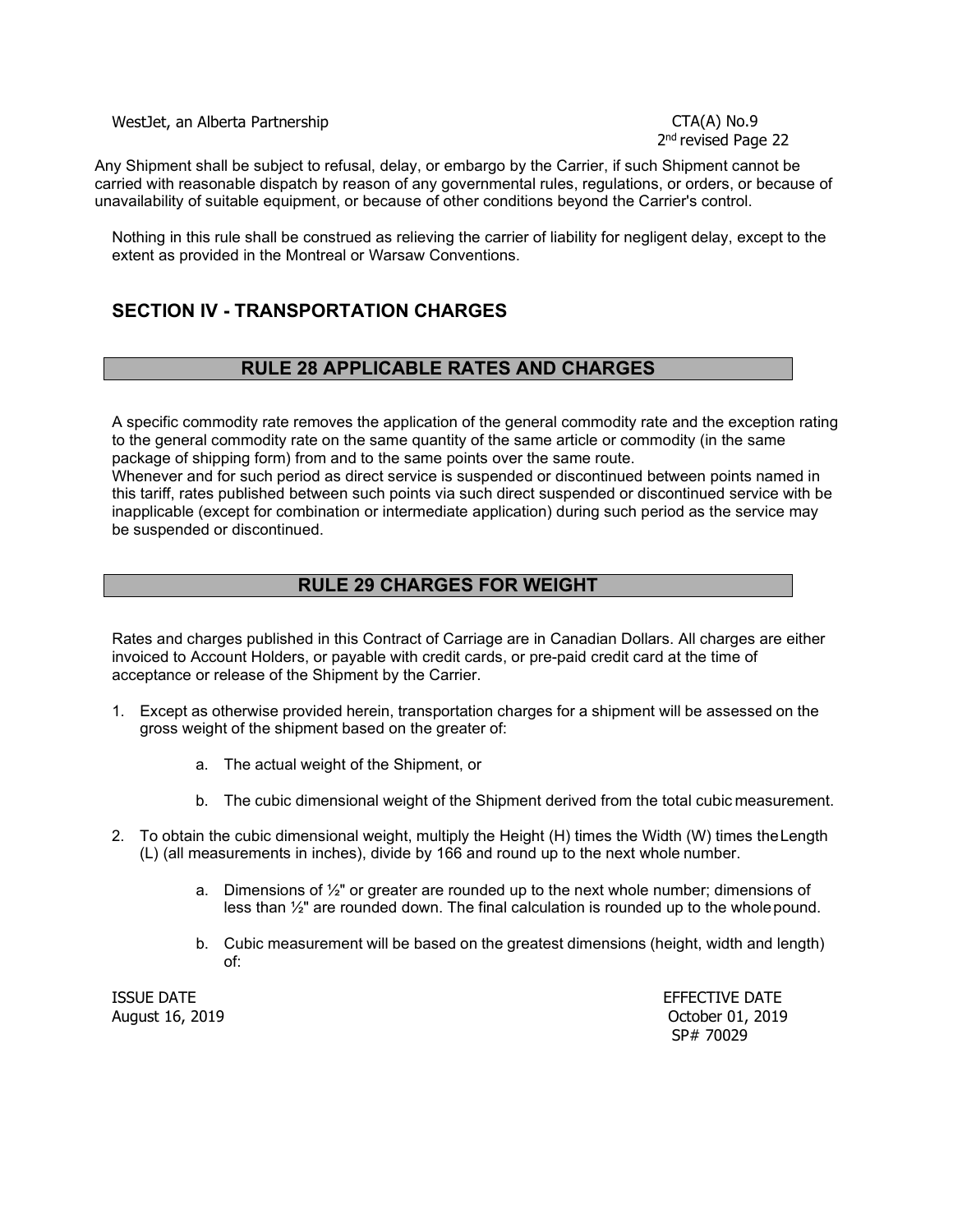- i. the shipment, or
- ii. of each part therein in the event of mixed shipments containing differently rated parts.
- 3. To obtain the gross weight for multiple piece shipments, calculate the cubic dimensional weight for each piece, rounding up to the next whole pound. Add each of the whole numbers together to obtain the gross weight for the shipment.
- 4. Carriage charges for shipments may either be prepaid by Shipper or collected by the Carrier from Consignee.

## **RULE 30 CHARGES FOR DECLARED VALUE**

- 1. No declared value will be accepted for any shipment booked or shipped on WestJet Cargo.
- 2. Excess valuation is not available.
- 3. Shipments of gold, silver, platinum and dore bullion are accepted by WestJet. WestJet reserves the right to request for the actual value to be declared on the air waybill at the time of receipt of the shipment from the shipper. Charges will be assessed on the weight and actual value of theshipment. Shipments shall be acceptable for carriage by the Carrier only upon Advance Arrangements.
- **NOTE:** Gold, silver and dore bullion is deemed to include gold and silver in mass, gold andsilver specie and/or in the form of ingots, bars, grain, sheet, foil, powder, sponge, rods, wire, tubes, circles, moldings and castings. Platinum is deemed to include platinum as bullion, platinum concentrates, platinum metals including palladium, iridium, ruthenium, osmium, rhodium and platinum alloys in the form of grain, sponge, bar, ingot, sheet, rod, wire, tube and strip.

#### **RULE 31 CHARGES ON MIXED SHIPMENTS**

- 1. A shipment of articles which are subject to different rates, if shipped separately, will be assessed the general commodity rate applicable to the total weight (or volume) of the shipment, provided that when the shipper declares separately the contents and weight (or volume) of each part of such shipment, each part will be assessed the rate applicable to the contents and weight (or volume) of such part.
- 2. The valuation charge for a mixed shipment will be assessed on the total declared value for carriage.

ISSUE DATE EFFECTIVE DATE October 01, 2019 SP# 70029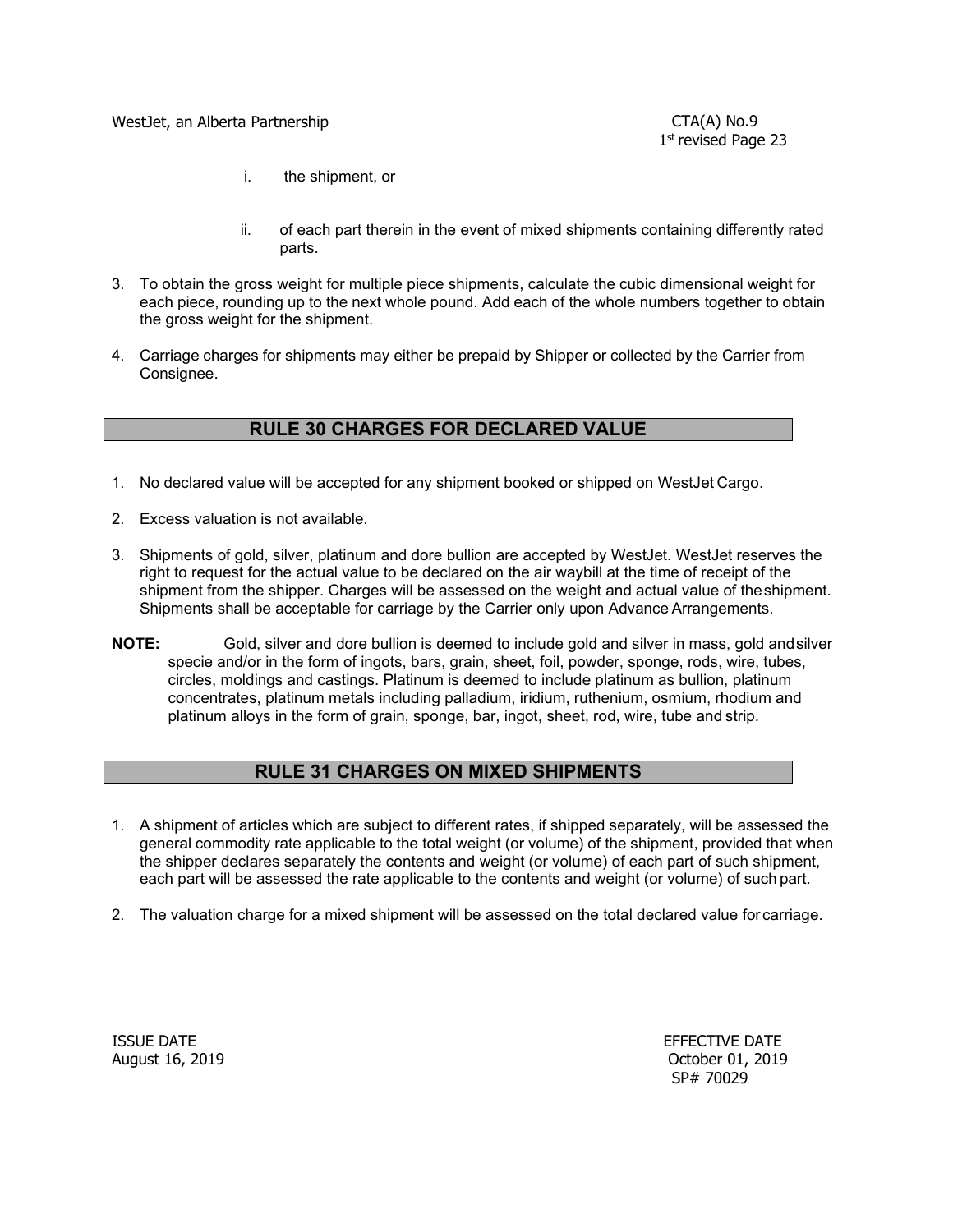# 3rd revised Page 24

- 3. Mixed shipments must not include any of the following articles:
	- a. shipments of gold, silver, platinum and dore bullion (see Rule 30)
	- b. animals, live
	- c. bank notes, legal
	- d. diamonds
	- e. emeralds
	- f. human remains
	- g. pearls, excluding artificial or cultured
	- h. rubies
	- i. sapphires
	- j. securities
	- k. shares
	- l. share coupons
- 4. Part of a shipment, for the purpose of this rule, consists of one package, piece or bundle, or two or more packages, pieces or bundles having the same applicable rate and conditions.

### **RULE 32 CHARGES PREPAID OR COLLECT**

Shipments will be accepted either with charges to be prepaid by the shipper, or prepaid by the consignee.

WestJet Cargo does not currently accept COD Shipments.

## **RULE 33 PAYMENT OF CHARGES**

a. Rates are published in Canadian dollars and are payable in the lawful currency of Canada. (Except where rates and charges are specifically published in another currency).

**NOTE**: When rates and charges are not specifically published in Canadian currency, conversion to Canadian currency will be made at the local banker's buying rate of exchange.

b. All charges applicable to a shipment are either invoiced to Account Holders or payable by credit card, or pre-paid credit card. at the time of acceptance thereof by the carrier in the case of prepaid shipment (i.e. a shipment on which the charges are to be paid by the consignor) or at the time of delivery thereof by the carrier in the case of a collect shipment (i.e. a shipment on which charges are to be paid by the consignee).

ISSUE DATE EFFECTIVE DATE October 01, 2019 SP# 70029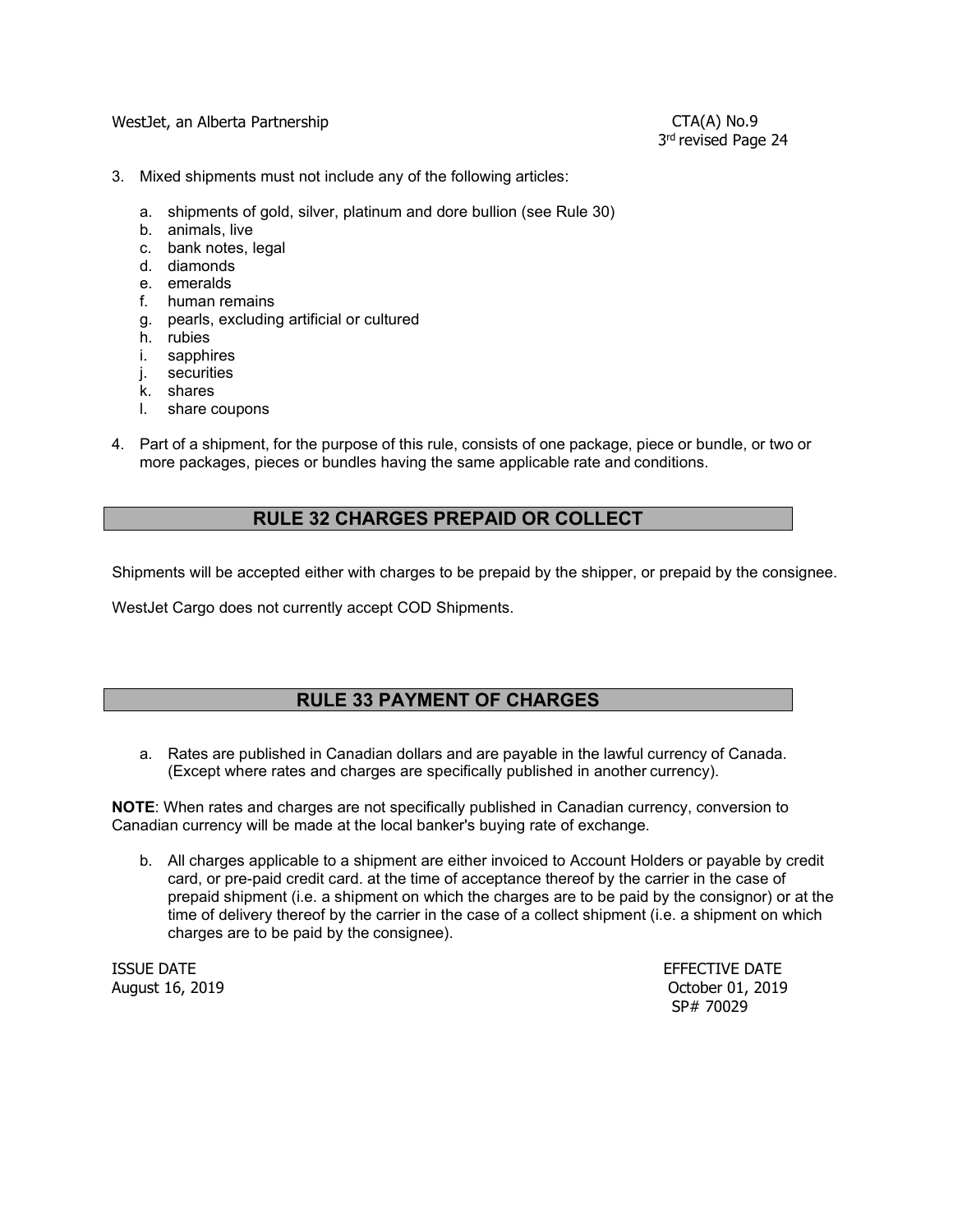# 1st revised Page 25

c. Billings – All accounts will be on a month-to-month basis or at such times as the carrier may elect. Billings will indicate the total amount due. Any outstanding charges and related service charges will be incorporated into such billings. Remittance will be due 7 days after receipt thereof from the carrier, with a service charge of 1.5% per month (annual percentage rate 18% ) being assessed those accounts where payment has not been received within 30 days of the billing date.

#### **EXCEPTIONS:**

- 1. If the shipper or consignee has requested credit and the carrier has agreed in advance to extend such credit, credit for payment of charges on a shipment will be extended for 30 days after the date of billing.
- 2. When credit for payment of charges on a shipment has been so extended by the carrier, the carrier will bill for such charges within 7days after the date the carrier accepts a prepaid shipment or delivers a collect shipment.

## **RULE 34 CLAIM PROCEDURE**

- a. No action shall be maintained in the case of damage to air freight unless a written notice, sufficiently describing the air freight concerned, the approximate date of the damage and the details of the claim, is presented to an office of the carrier within 14 days from the date of receipt thereof; in the case of delay, unless presented within 21 days from the date the air freight is placed at the disposal of the person entitled to delivery; and in the case of loss (including nondelivery), unless presented within 120 days from the date of issue of the air waybill.
- b. Claims for overcharges (of the invoice) must be made in writing to the originating or delivering carrier within two years after the date of acceptance of the shipment by the originating carrier.
- c. No claims for loss or damage to a shipment will be entertained until all transportation charges thereon have been paid. The amount of claims may not be deducted from transportation charges.

## **RULE 35 LIMITATIONS OF ACTIONS**

- a. No carrier shall be liable in any action brought to enforce a claim, except for overcharges, unless the applicable provisions of Rule 35 have been complied with by the claimant, and unless such action is brought within two years after the date written notice is given to the claimant that the carrier has disallowed the claim in whole or in part.
- b. For recovery of overcharges, action at law shall be begun within two years from delivery or tender of delivery of shipment by carrier, and not after, except that if claim for overcharge has been presented in writing to the carrier within such two year period, that period shall be extended to include six months from the time notice in writing is given by carrier to claimant for disallowance of the claim, or any part or parts thereof specified in the notice.

ISSUE DATE August 16, 2019 EFFECTIVE DATE October 01, 2019 SP# 70029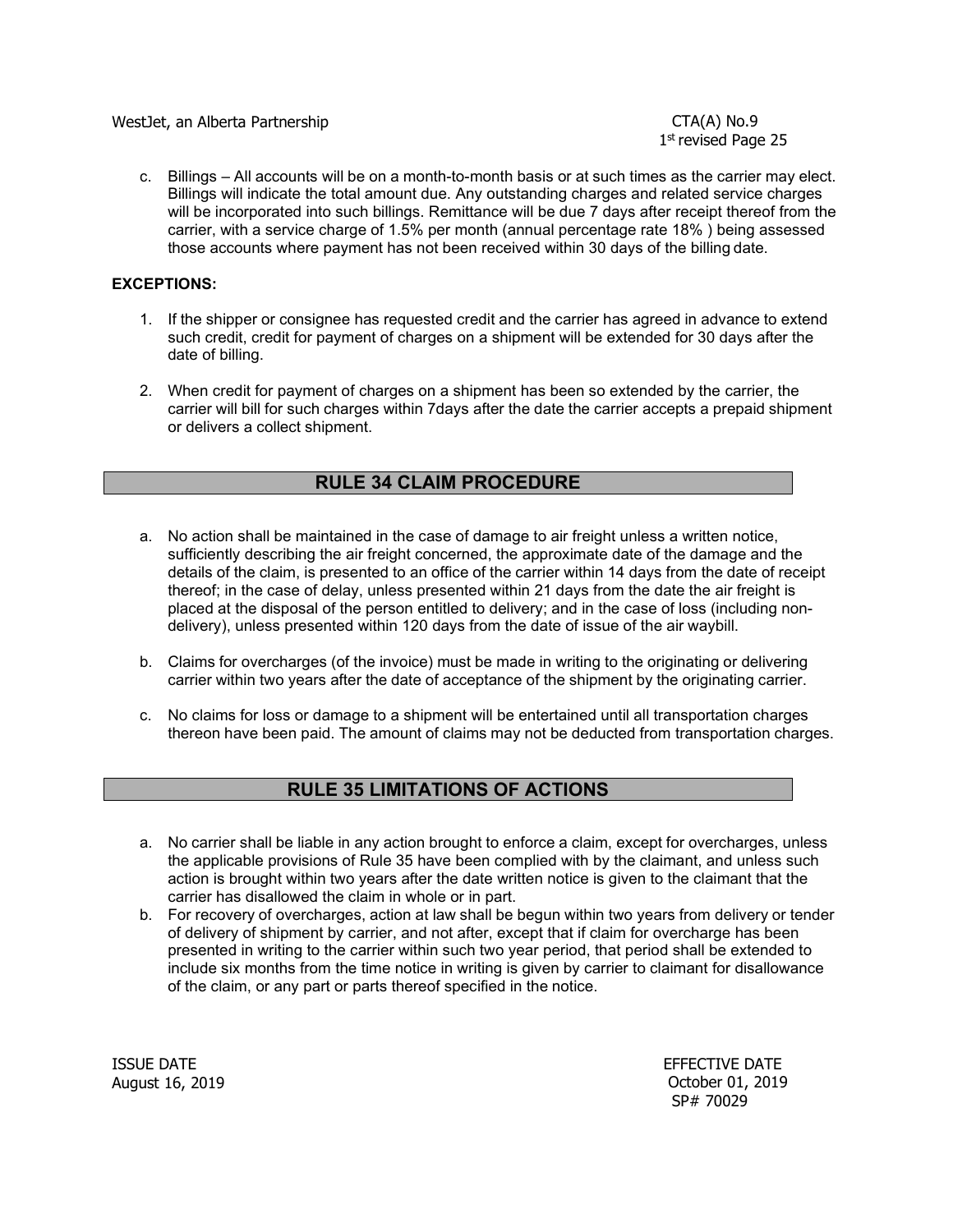## **RULE 36 INTERLINE SHIPMENTS – RIGHT OF ACTION**

#### **37 INTERLINE SHIPMENTS – RIGHT OF ACTION**

The consignor shall have a right of action against the originating carrier, and the consignee shall have a right of action against the delivering carrier, and further, each may take action against the carrier which performed the transportation during which the destruction, loss, damage or delay took place. The carriers shall be jointly and severally liable to the consignor or consignee.

#### **RULE 37 CARGO RATES MEX AND CARIBBEAN**

#### **38 CARGO RATES MEX AND CARIBBEAN**

| <b>WESTJET RATE AGREEMENT</b><br><b>GEN/PER Cargo - Canada to Mexico &amp; Caribbean</b>         |                   |            |                     |                   |            | WESTJET Ÿ<br>cargo |                 |                        |                      |                    |                 |
|--------------------------------------------------------------------------------------------------|-------------------|------------|---------------------|-------------------|------------|--------------------|-----------------|------------------------|----------------------|--------------------|-----------------|
| T <sub>O</sub>                                                                                   | <b>Bridgetown</b> | Cancun     | <b>Puerto Plata</b> | <b>Punta Cana</b> | Samana     | La Romana          | <b>St Lucia</b> | <b>Puerto Vallarta</b> | <b>Port of Spain</b> | <b>Montego Bay</b> | <b>Kingston</b> |
|                                                                                                  | <b>BGI</b>        | <b>CUN</b> | <b>POP</b>          | <b>PUJ</b>        | <b>AZS</b> | <b>LRM</b>         | <b>UVF</b>      | <b>PVR</b>             | $POS*$               | $MBJ^*$            | $KIN^*$         |
| <b>IFROM</b>                                                                                     |                   |            |                     |                   |            |                    |                 |                        |                      |                    |                 |
| <b>YYT</b>                                                                                       | \$3.85            | \$3.15     | \$3.15              | \$3.15            | \$3.15     | \$3.15             | \$3.65          | \$3.15                 | \$3.85               | \$3.15             | \$3.15          |
| YHZ                                                                                              | \$3.85            | \$2.90     | \$2.90              | \$2.90            | \$2.90     | \$2.90             | \$3.65          | \$2.90                 | \$3.85               | \$3.15             | \$3.15          |
| YQM                                                                                              | \$4.05            | \$3.15     | \$3.15              | \$3.15            | \$3.15     | \$3.15             | \$3.85          | \$3.15                 | \$4.05               | \$3.35             | \$3.35          |
| <b>YUL</b>                                                                                       | \$3.35            | \$2.75     | \$2.75              | \$2.75            | \$2.75     | \$2.75             | \$3.15          | \$2.75                 | \$3.35               | \$2.65             | \$2.65          |
| <b>YOW</b>                                                                                       | \$3.35            | \$2.75     | \$2.75              | \$2.75            | \$2.75     | \$2.75             | \$3.15          | \$2.75                 | \$3.35               | \$2.65             | \$2.65          |
| YQT                                                                                              | \$3.65            | \$3.15     | \$3.15              | \$3.15            | \$3.15     | \$3.15             | \$3.45          | \$3.15                 | \$3.65               | \$2.95             | \$2.95          |
| <b>YYZ</b>                                                                                       | \$3.25            | \$2.75     | \$2.75              | \$2.75            | \$2.75     | \$2.75             | \$3.05          | \$2.75                 | \$3.25               | \$2.55             | \$2.55          |
| <b>YWG</b>                                                                                       | \$3.45            | \$2.90     | \$2.90              | \$2.90            | \$2.90     | \$2.90             | \$3.25          | $$2.90 -$              | \$3.45               | \$2.75             | \$2.75          |
| <b>YQR</b>                                                                                       | \$3.85            | \$3.15     | \$3.15              | \$3.15            | \$3.15     | \$3.15             | \$3.65          | \$3.15                 | \$3.85               | \$3.15             | \$3.15          |
| <b>YXE</b>                                                                                       | \$3.85            | \$3.15     | \$3.15              | \$3.15            | \$3.15     | \$3.15             | \$3.65          | \$3.15                 | \$3.85               | \$3.15             | \$3.15          |
| <b>YYC</b>                                                                                       | \$3.45            | \$2.90     | \$2.90              | \$2.90            | \$2.90     | \$2.90             | \$3.25          | \$2.90                 | \$3.45               | \$2.75             | \$2.75          |
| <b>YEG</b>                                                                                       | \$3.45            | \$2.90     | \$2.90              | \$2.90            | \$2.90     | \$2.90             | \$3.25          | \$2.90                 | \$3.45               | \$2.75             | \$2.75          |
| <b>YZF</b>                                                                                       | \$5.45            | \$3.75     | \$3.75              | \$3.75            | \$3.75     | \$3.75             | \$5.25          | \$3.75                 | \$5.45               | \$4.75             | \$4.75          |
| <b>YVR</b>                                                                                       | \$3.45            | \$2.90     | \$2.90              | \$2.90            | \$2.90     | \$2.90             | \$3.25          | \$2.90                 | \$3.45               | \$2.75             | \$2.75          |
| <b>YXX</b>                                                                                       | \$4.05            | \$3.15     | \$3.15              | \$3.15            | \$3.15     | \$3.15             | \$3.85          | \$3.15                 | \$4.05               | \$3.35             | \$3.35          |
| <b>YYJ</b>                                                                                       | \$3.75            | \$3.15     | \$3.15              | \$3.15            | \$3.15     | \$3.15             | \$3.55          | \$3.15                 | \$3.75               | \$3.05             | \$3.05          |
| <b>YXS</b>                                                                                       | \$4.05            | \$3.15     | \$3.15              | \$3.15            | \$3.15     | \$3.15             | \$3.85          | \$3.15                 | \$4.05               | \$3.35             | \$3,35          |
| <b>YLW</b>                                                                                       | \$4.05            | \$3.15     | \$3.15              | \$3.15            | \$3.15     | \$3.15             | \$3.85          | \$3.15                 | \$4.05               | \$3.35             | \$3.35          |
| YOO                                                                                              | \$4.05            | \$3.15     | \$3.15              | \$3.15            | \$3.15     | \$3.15             | \$3.85          | \$3.15                 | \$4.05               | \$3.35             | \$3.35          |
| Effective August 1st, 2018. Subject to change without prior notice.<br>Minimum rate - \$ 100.00. |                   |            |                     |                   |            |                    |                 |                        |                      |                    |                 |

Profilmation rate - 5 100:00<br>\* POS minimum - \$145.00<br>\*Montego Bay, Kingston - \$ 80.00

All rates are in CAD \$ per kg and are based on actual or dimensional weight, whichever is greater.

All rates include Airfreight, Security & Fuel Surcharge only.

Applicable for General & Perishable shipments only.

Call to verify acceptance if dimension exceeds 157 x 114 x 81 cm (length / width / height) & 136 kg per piece

Rates are subject to additional Fees.

ISSUE DATE August 16, 2019 EFFECTIVE DATE October 01, 2019 SP# 70029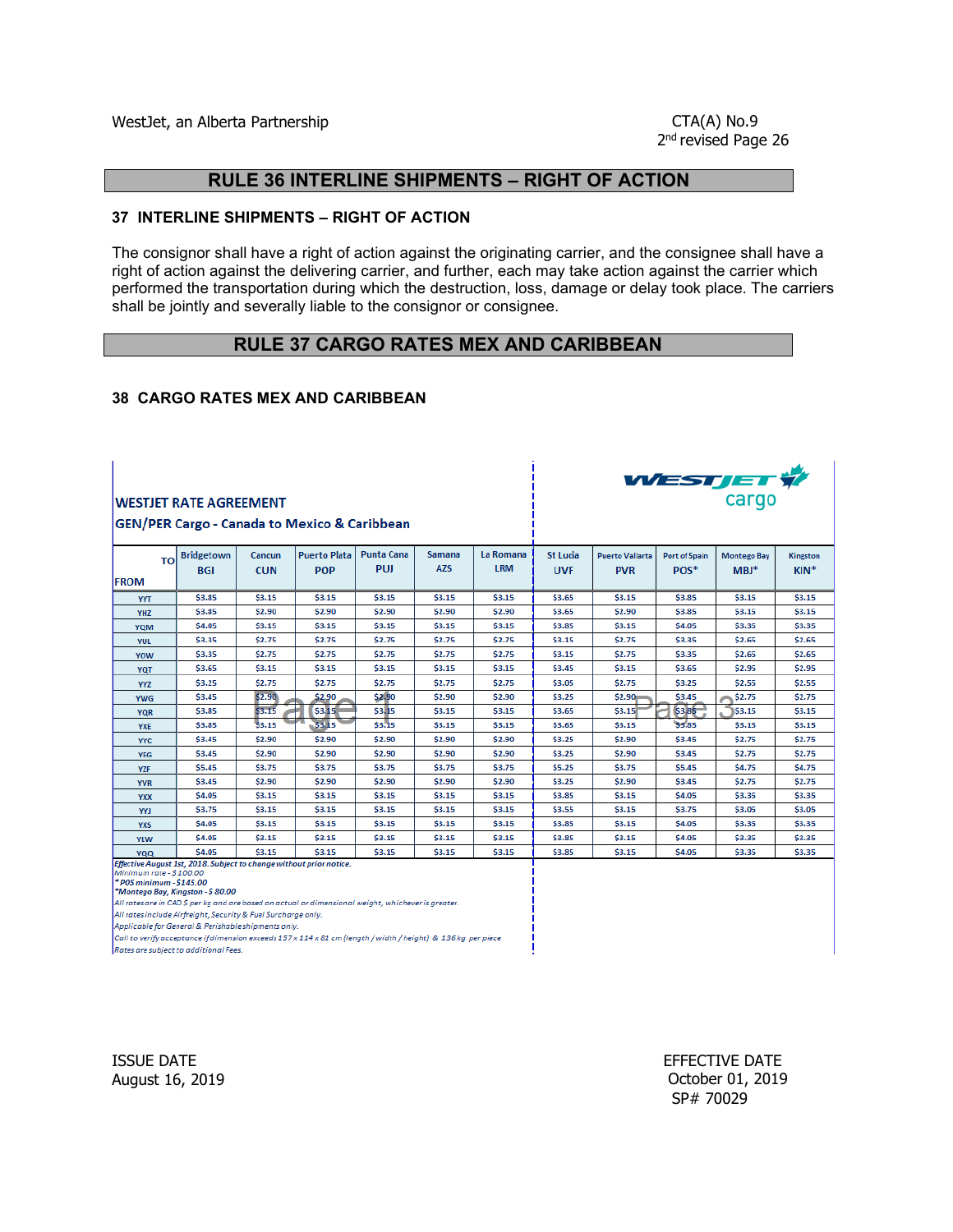## **RULE 38 Additional Fees**

#### **Additional Fees**

Additional fees may be added to cargo shipments. Additional fees will be charged in CAD, unless otherwise noted. Charges may vary, but will not exceed the amounts listed below:

- **1** \$35.00 air waybill fee for non-account holders, for all commodities.
- **2** \$0.17/kg screening fee in all Canadian warehouses, for all commodities (\$20.00 minimum)
- **3** \$70.00 cancellation fee for kennels.
- **4** \$140.00 no-show fee for kennels.
- **5** \$20.00 service and handling fee for all commodities (domestic shipments only).
- **6** \$300.00 kennel comfort stop fee.
- **7** \$300.00 kennel after hours fee.
- **8** \$70.00 kennel cleaning fee (kennel cleaning fees will be subject to a comfort stop fee and after-hours fees, when applicable).
- **9** \$5.00 or \$3.50 per HAWB Electronic processing or transmission of data for customs purposes (applicable to all trans-border and international shipments).
- **10** \$65.00 per hour after hours warehouse fees.
- **11** \$25.00 per occurrence admin fee late payment/declined credit card.
- **12** \$75.00 per UN # dangerous goods fee, maximum of 5 UN#'s per air waybill.
- **13** \$35.00 dry ice dangerous goods fee per shipment.
- **14** \$45.00 rejected dangerous goods fee per shipment (applicable to all regions in local currency).
- **15** \$40.00 radioactive dangerous goods fee per shipment.
- **16** \$45.00 dangerous goods in excepted quantities / non-regulated 'lite' dangerous goods / lithium-ion battery / lithium metal battery fee per shipment (applicable to all regions in local currency).
- **17** \$35.00 proof of delivery fee.
- **18** \$50.00 pharma handling fee.
- **19** \$40.00 valuable handling fee.
- **20** 30% of air freight (\$100.00 minimum) no show fee for all cargo (kennels excluded).
- **21** Import Cargo Storage >48hours fee
	- a. Per shipment air waybill minimum \$40.00
	- b. Per day \$15.00
	- c. Per kg \$0.25
- **22** ULD Demurrage Charge
	- a. For each 24-hour period or fraction thereof in excess of the 5-day free allowance \$40.00 per ULD per day.
- **23** \$18.00 air waybill amendment fee, after acceptance (shipment data captured) charged per request.
- **24** \$50.00 Cargo Charges Correction Advice (CCA) freight charge notice, correction of shipper or consignee's information, payment methods, destination port code.
- **25** \$20.00 per HAWB or shipment (whichever is greater) ACI fee for manual transmission or correction of EDI HAWB manifest for customs requirements (Note EU/UK will charge 15 local currency).

ISSUE DATE April 28, 2022

EFFECTIVE DATE May 01, 2022 As per CTA Order 2021-A-3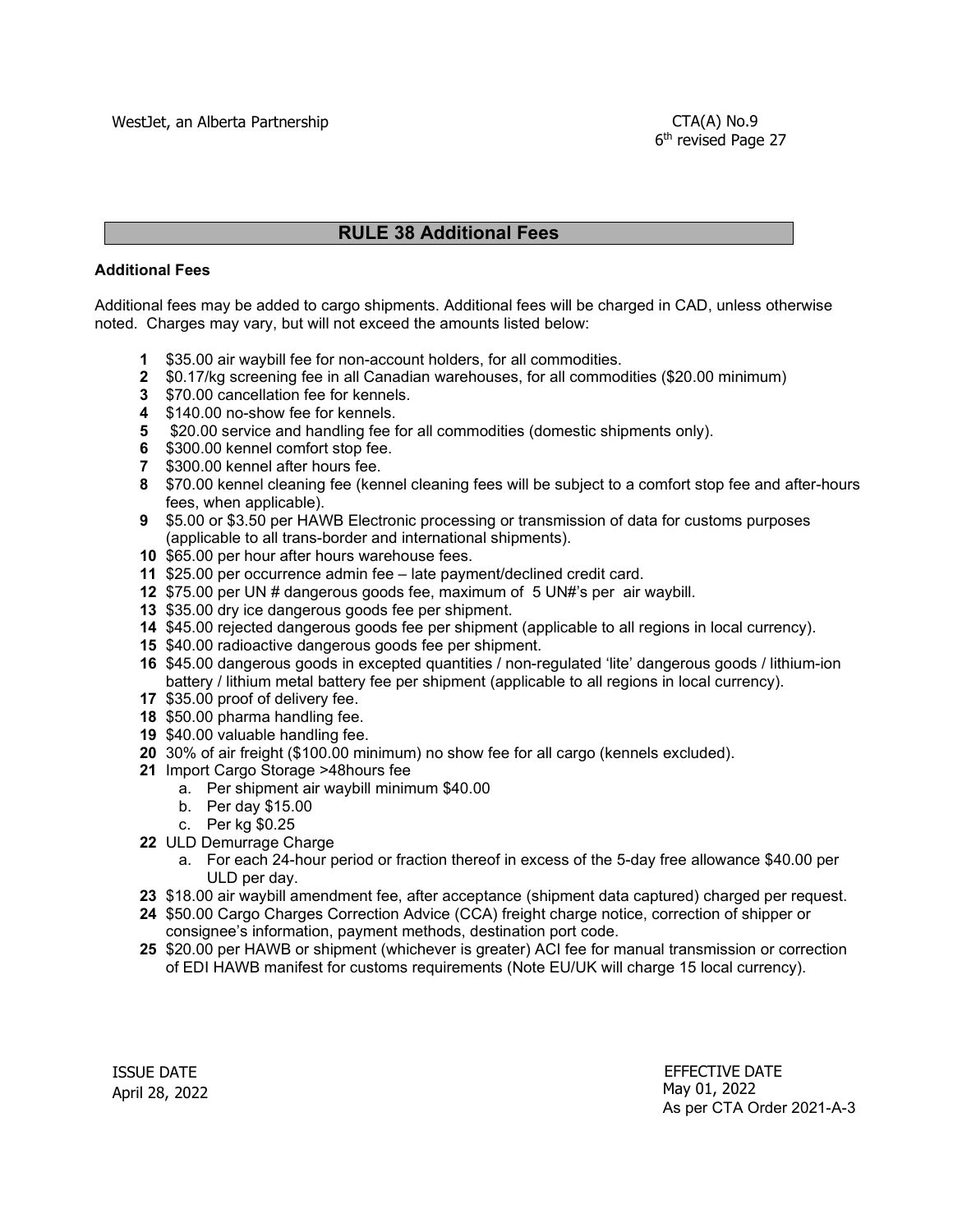WestJet, an Alberta Partnership

 $CTA(A)$  No.9<br> $1<sup>st</sup>$  revised Page 28

This page intentionally left blank

ISSUE DATE July 31, 2018 EFFECTIVE DATE August 01, 2018 SP# 65201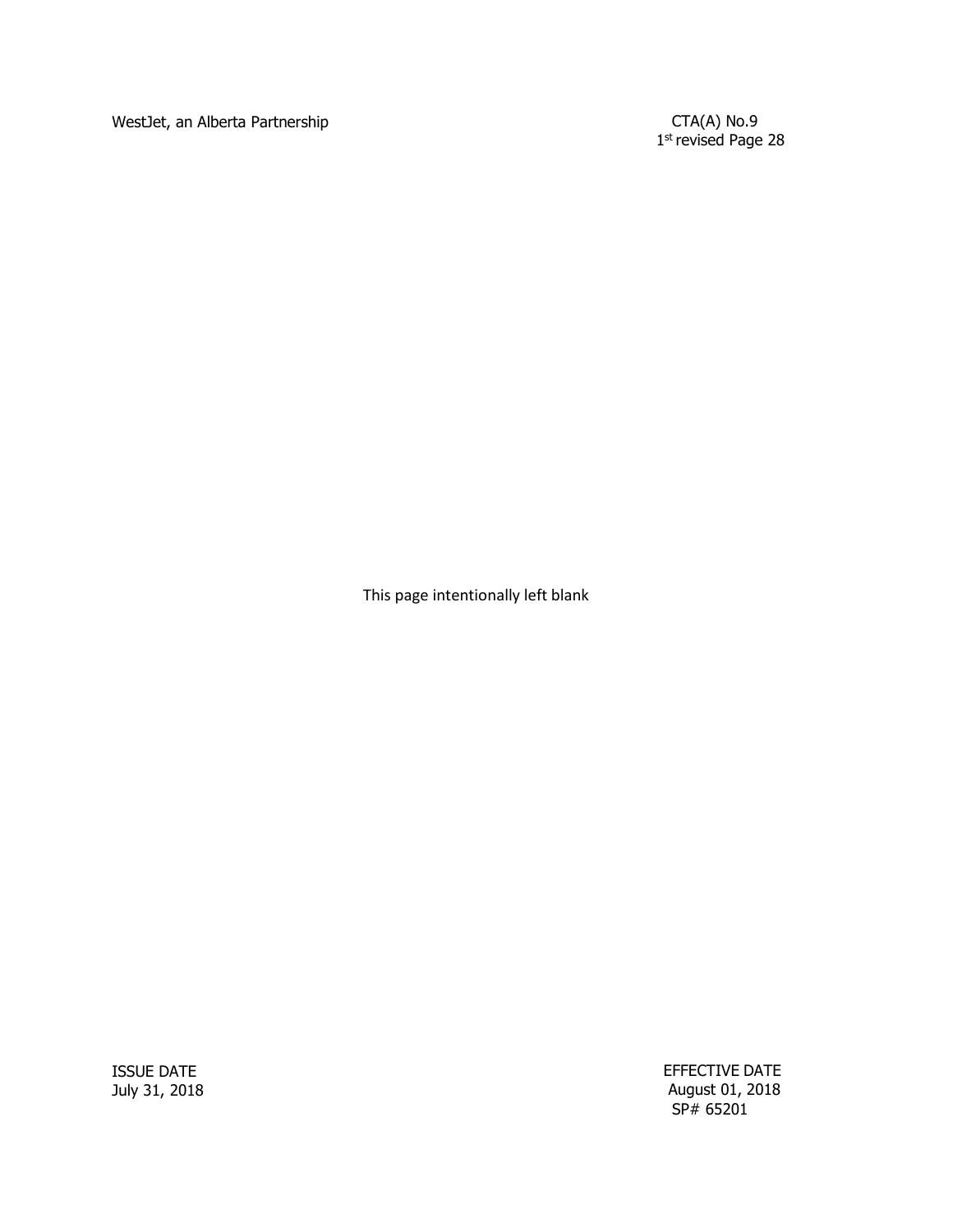1st revised Page 29

This page intentionally left blank

ISSUE DATE July 31, 2018 EFFECTIVE DATE August 01, 2018 SP# 65201